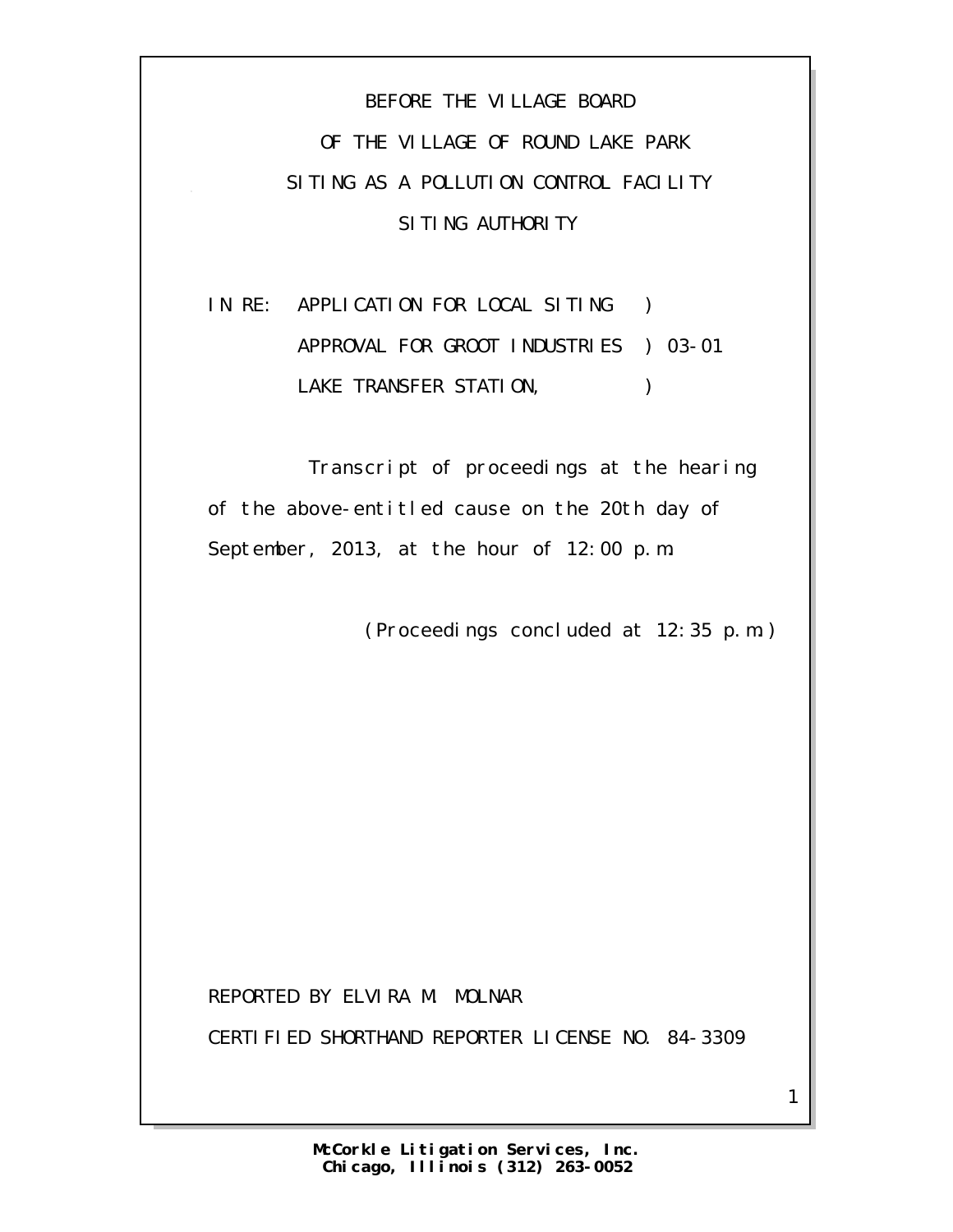APPEARANCES: SCHIROTT, LUETKEHANS & GARNER, LLC MR. PHILLIP A. LUETKEHANS The Hearing Officer; HINSHAW & CULBERTSON, LLP MR. RICHARD S. PORTER On behalf of Groot Industries; THE LAW OFFICES OF RUDOLPH F. MAGNA MR. PETER S. KARLOVICS On behalf of Board of Trustees of the 11 Village of Round Lake Park; THE SECHEN LAW GROUP, P.C. MR. GLENN C. SECHEN 14 On behalf of Village of Round Lake Park; TRESSLER, LLP. MR. STEPHEN T. GROSSMARK 17 On behalf of Village of Round Lake; JEEP & BLAZER, L.L.C. MR. MICHAEL S. BLAZER 20 On behalf of Timber Creek Homes, Inc.; MR. LARRY M. CLARK On behalf of The Solid Waste Agency of Lake County, Illinois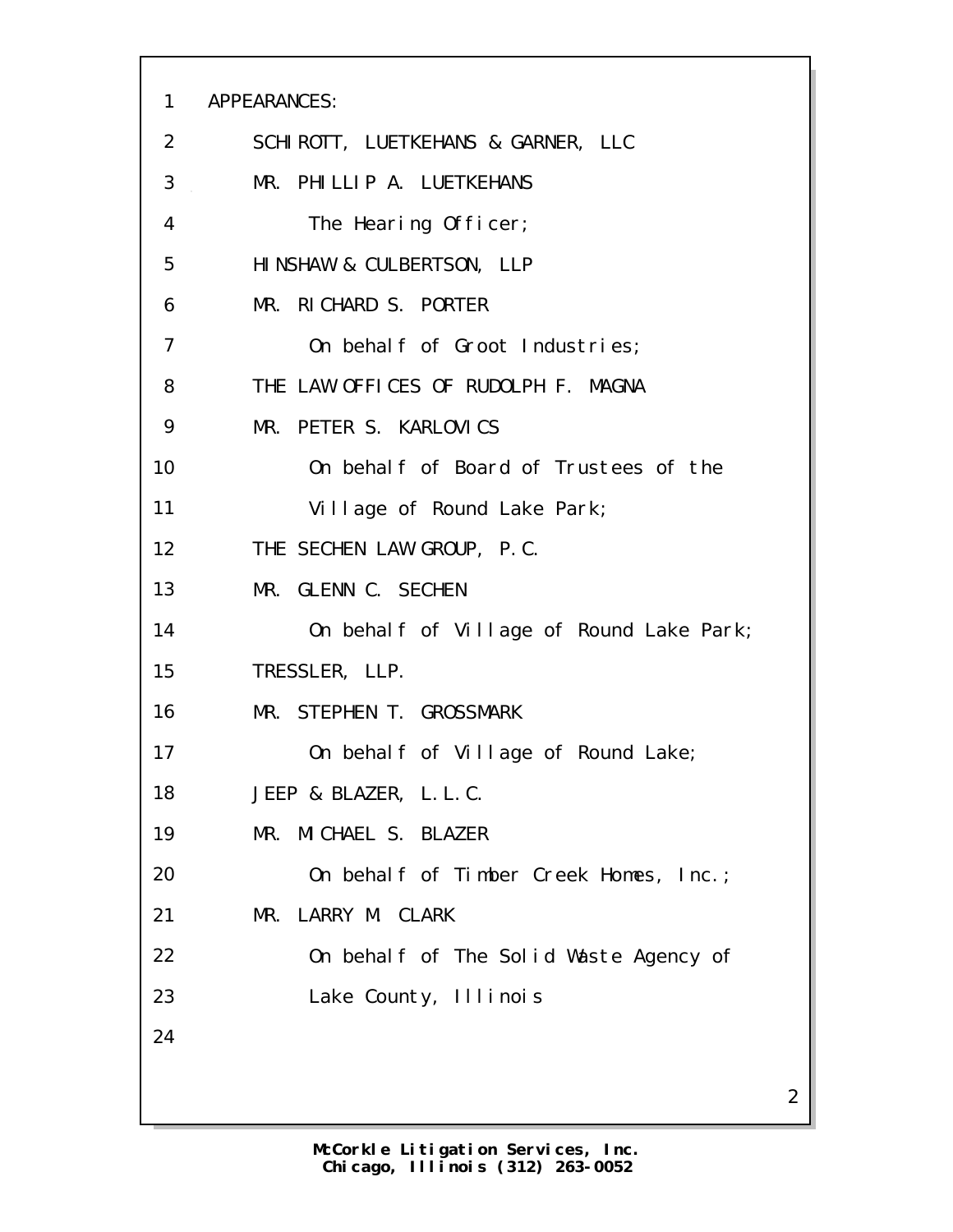| $\mathbf{1}$   | ALSO PRESENT: |                                        |
|----------------|---------------|----------------------------------------|
| $\overline{2}$ |               |                                        |
| 3              |               | MS. LINDA LUCASSEN                     |
| 4              |               | Village of Round Lake Park Mayor       |
| 5              |               | MS. JEAN McCUE                         |
| 6              |               | Village of Round Lake Park Trustee     |
| $\overline{7}$ |               | MS. CANDACE KENYON                     |
| 8              |               | Village of Round Lake Park Trustee     |
| 9              |               | MR. WALTER WILLIS                      |
| 10             |               | Solid Waste Agency of Lake County, II. |
| 11             |               |                                        |
| 12             |               |                                        |
| 13             |               |                                        |
| 14             |               |                                        |
| 15             |               |                                        |
| 16             |               |                                        |
| 17             |               |                                        |
| 18             |               |                                        |
| 19             |               |                                        |
| 20             |               |                                        |
| 21             |               |                                        |
| 22             |               |                                        |
| 23             |               |                                        |
| 24             |               |                                        |
|                |               |                                        |
|                |               |                                        |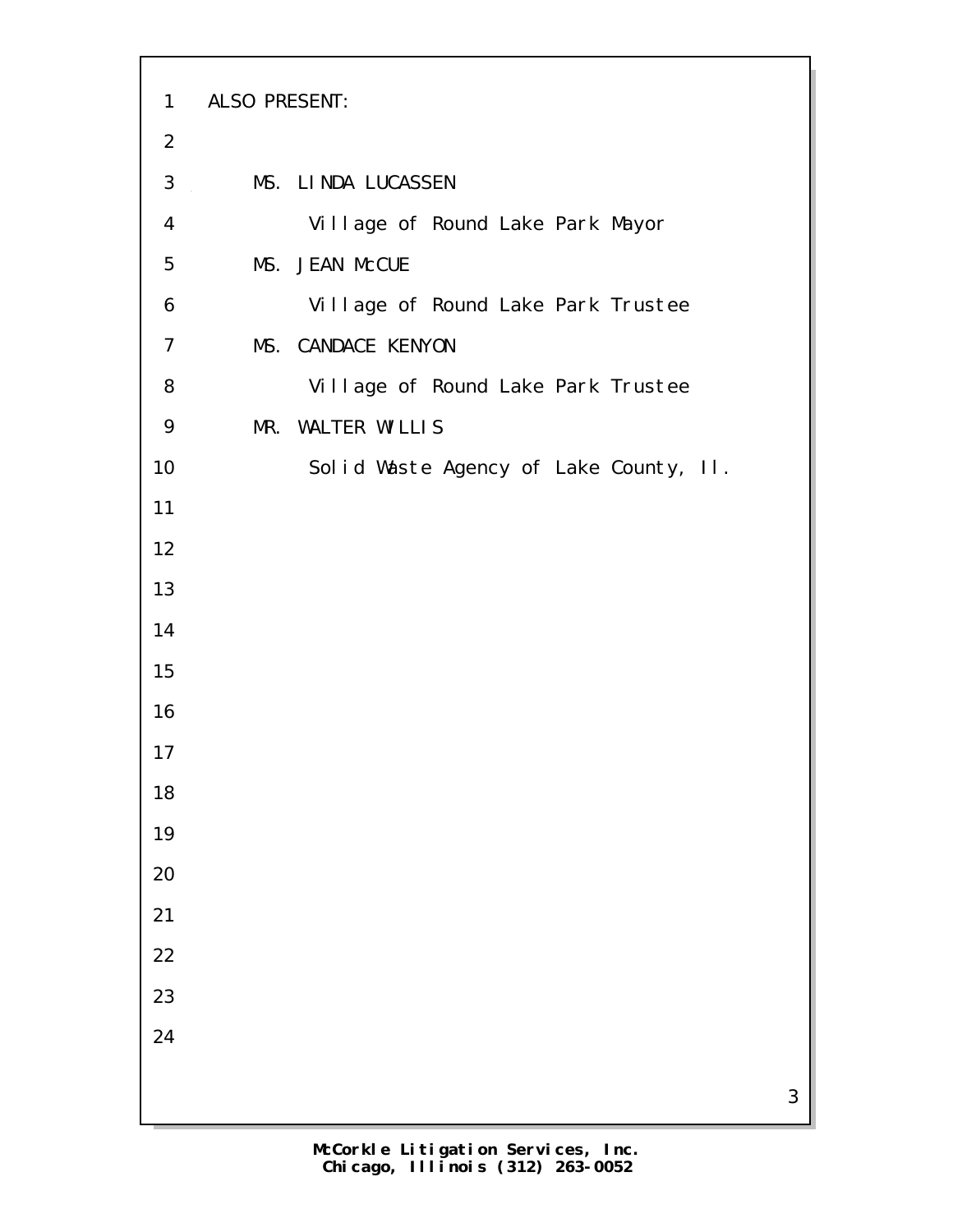THE HEARING OFFICER: This is the hearing on the informational session for the hearing on the application for local siting approval for Groot Industries Lake Transfer Station.

 We don't really appear to have much public here today, but we'll go through it, anyway, and put it on the web site, so that if anybody sees it, we do what we said, and to prepare for next week at least it's there.

 Thanks for coming today. This is an informational meeting related to the Groot 12 Industries Lake Transfer Station. I am Phillip Luetkehans, Hearing Officer that has been assigned by the Village of Round Lake Park Village Board to oversee the hearing. It is important for everyone to know that the Village Board's and my number one goal is to give everyone an opportunity to participate in this process. That goes to all people who wish to participate; the Resident, the Applicant, and those either opposing or supporting Groot's application.

22 I would ask I think we have a couple of Village Board members here. Peter, if you want to identify yourself and the Village Board members for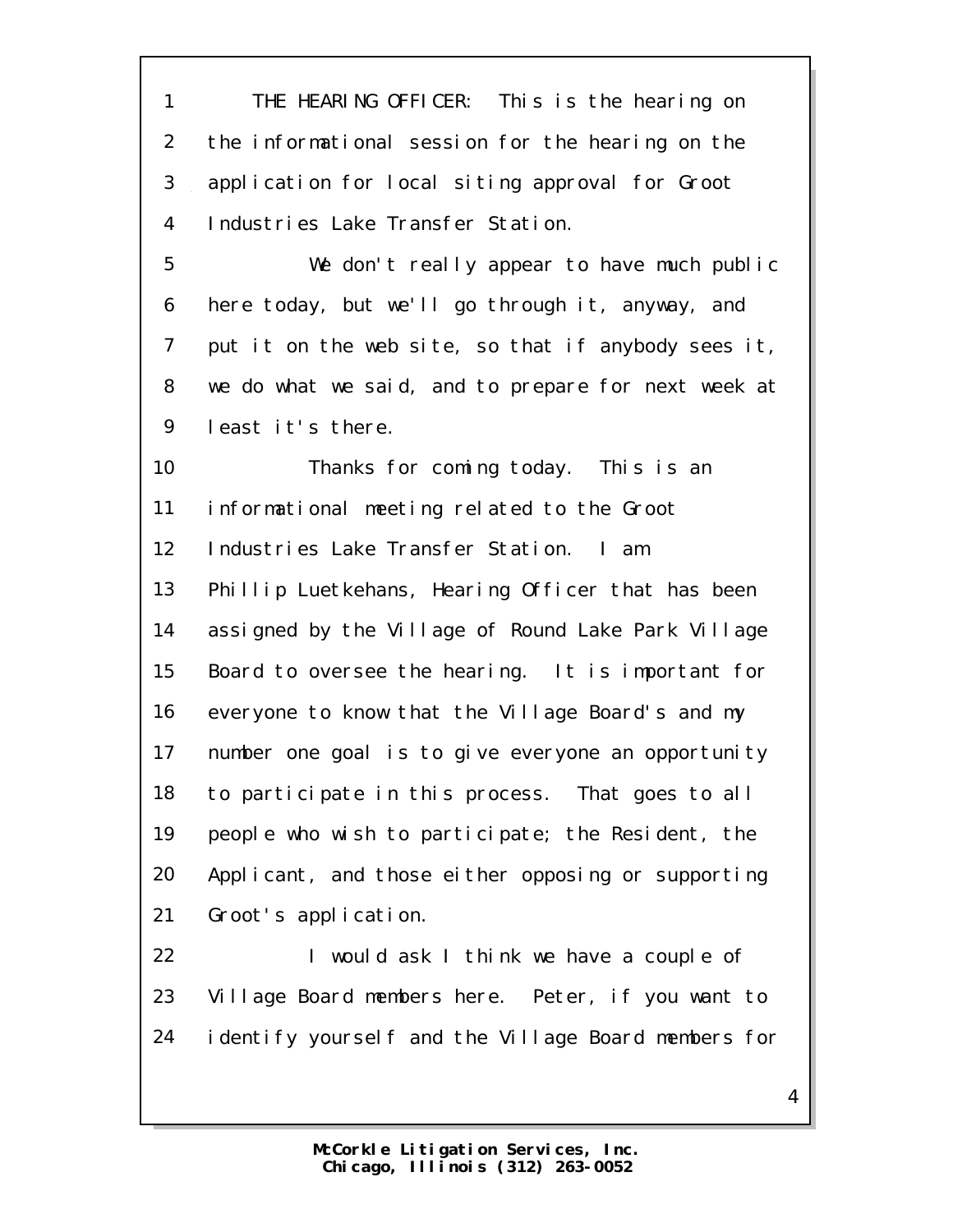the record.

| 2  | MR. KARLOVICS: Peter Karlovics,                     |
|----|-----------------------------------------------------|
| 3  | K-A-R-L-O-V-I-C-S, representing the Village Board   |
| 4  | of the Village of Round Lake Park. With me today    |
| 5  | are Mayor Linda Lucassen and Trustee Jean McCue.    |
| 6  | THE HEARING OFFICER: Would the rest of the          |
| 7  | attorneys and anybody else who wish to identify     |
| 8  | themselves, please.                                 |
| 9  | MR. SECHEN: For the benefit of the record,          |
| 10 | Glen Sechen with Sechen Law Group on behalf of the  |
| 11 | Village of Round Lake Park.                         |
| 12 | MR. PORTER: Good afternoon. Rick Porter on          |
| 13 | behalf of the Applicant, Groot Industries.          |
| 14 | MR. BLAZER: Good afternoon. Michael Blazer          |
| 15 | for Timber Creek Homes.                             |
| 16 | MR. CLARK: Larry Clark on behalf of Solid           |
| 17 | Waste Agency of Lake County.                        |
| 18 | MR. GROSSMARK: Stephen Grossmark of Tressler,       |
| 19 | LLP, for the Village of Round Lake.                 |
| 20 | THE HEARING OFFICER: Thank you. I have              |
| 21 | previously issued several orders that are available |
| 22 | on the Village of Round Lake Park's and SWALCO's    |
| 23 | web sites. The most important thing for most of     |
| 24 | the public's purpose is that those orders set forth |
|    |                                                     |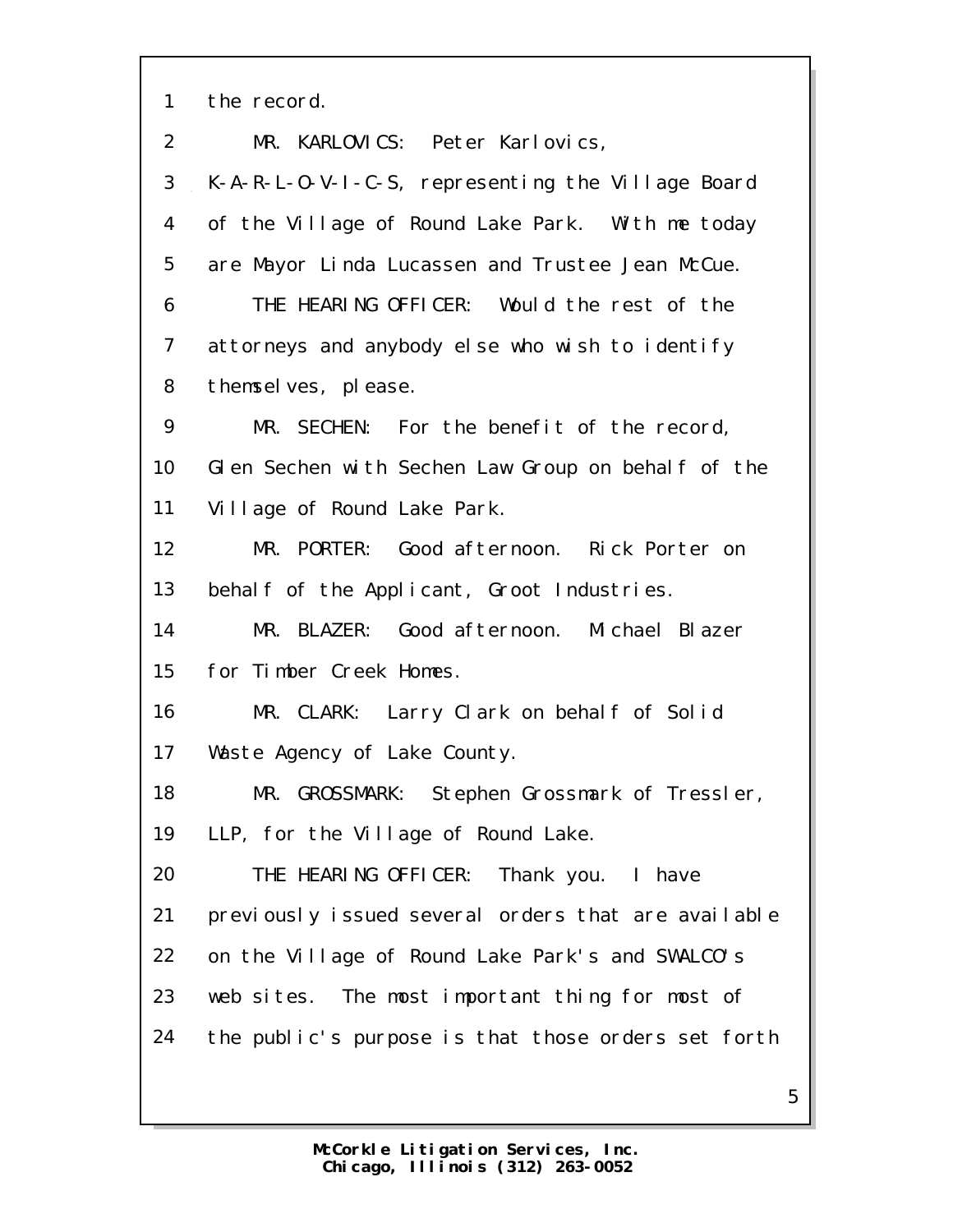a proposed schedule of our hearing dates, including time for public comment. It also states how to file a document or appearance of a public participant if they wish to do that. The web sites also include an appearance of public participant form, a hearing outline, witness list and documents disclosed, as well as several other documents and filings made by the parties. The web site also includes the Village of Round Lake Park's pollution control facility siting ordinance, which sets forth the procedures under which we will be operating. If at any time you would like to review a document you cannot find on those web sites, I know the Village Clerk's office will be happy to help you find what you're looking for.

 The official hearing shall begin on Monday, September 23rd, at noon, and will last approximately eight to ten hours with a short dinner break, assuming we have the space. We'll talk about that in a little bit, as well. We have space -- I'll talk about it real quickly. We have space, which I think is this room, or we have a bigger room from 12:00 to 4:00. Afterwards we come into this room, is that correct, Peter?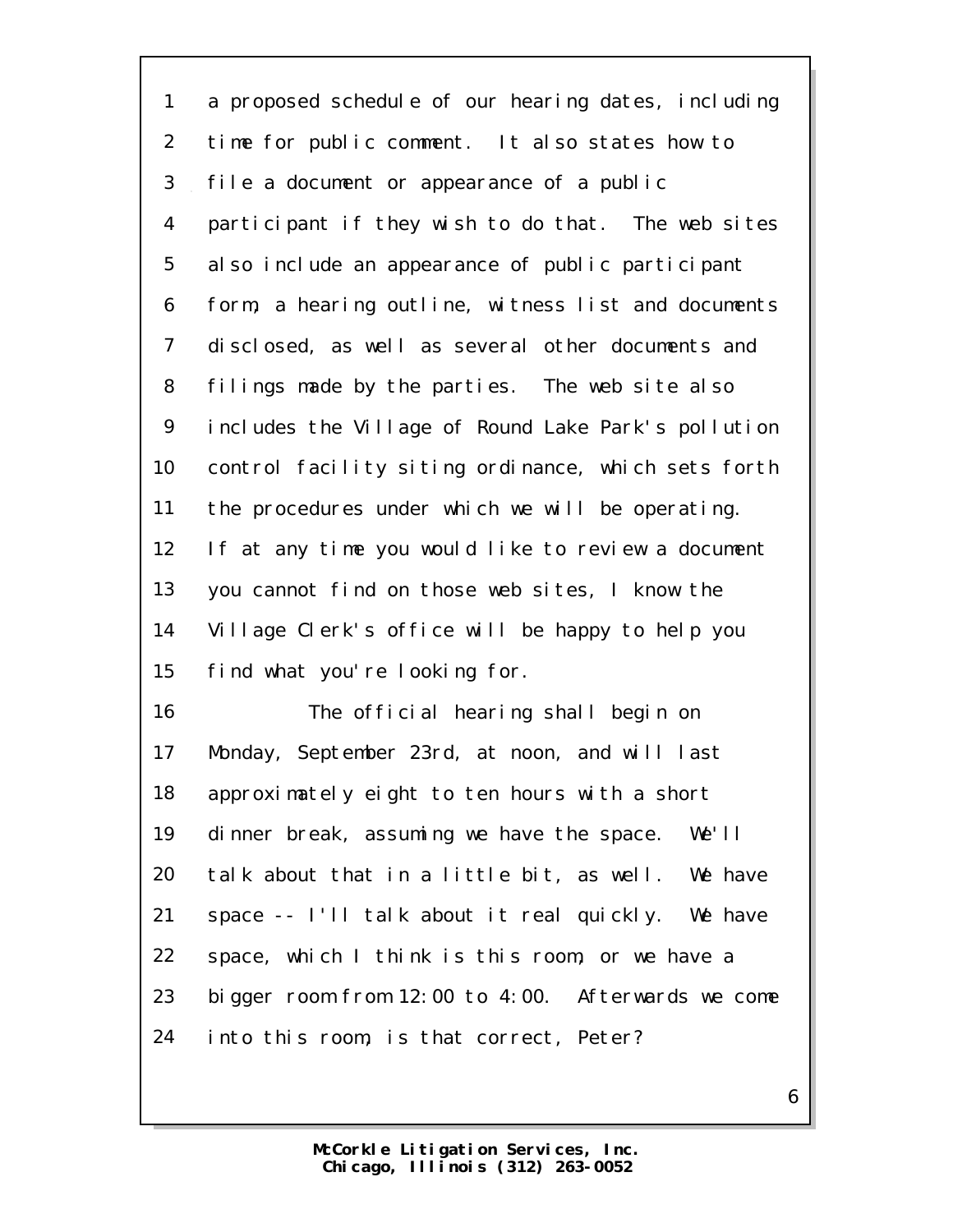| 1              | MR. KARLOVICS: For the first two days of the        |
|----------------|-----------------------------------------------------|
| $\overline{2}$ | hearing.                                            |
| 3              | THE HEARING OFFICER: So, if we have too many        |
| 4              | people, we are going to have to play it by ear and  |
| 5              | see what we decide to do once we have to switch     |
| 6              | rooms and we'll figure out where we are going.      |
| 7              | MR. PORTER: Which room is it?                       |
| 8              | THE HEARING OFFICER: It's the big one in the        |
| 9              | corner. The largest one.                            |
| 10             | MR. KARLOVICS: I can show you today after the       |
| 11             | hearing.                                            |
| 12             | MR. PORTER: I am sure you're going to cover         |
| 13             | this, Mr. Luetkehans, but one thing I was asked to  |
| 14             | find out today was the ability to have PowerPoints, |
| 15             | a contact person for coordinating that type of      |
| 16             | thing, whether or not it's wired, screens,          |
| 17             | projectors.                                         |
| 18             | MR. KARLOVICS: I can address that --                |
| 19             | THE HEARING OFFICER: Please.                        |
| 20             | MR. KARLOVICS: -- Mr. Hearing Officer.              |
| 21             | The facility that I can show you after our          |
| 22             | orientation meeting holds about 150 people. It      |
| 23             | features a stage. It will have a screen and a       |
| 24             | projector that can connect to computers.            |
|                | 7                                                   |
|                |                                                     |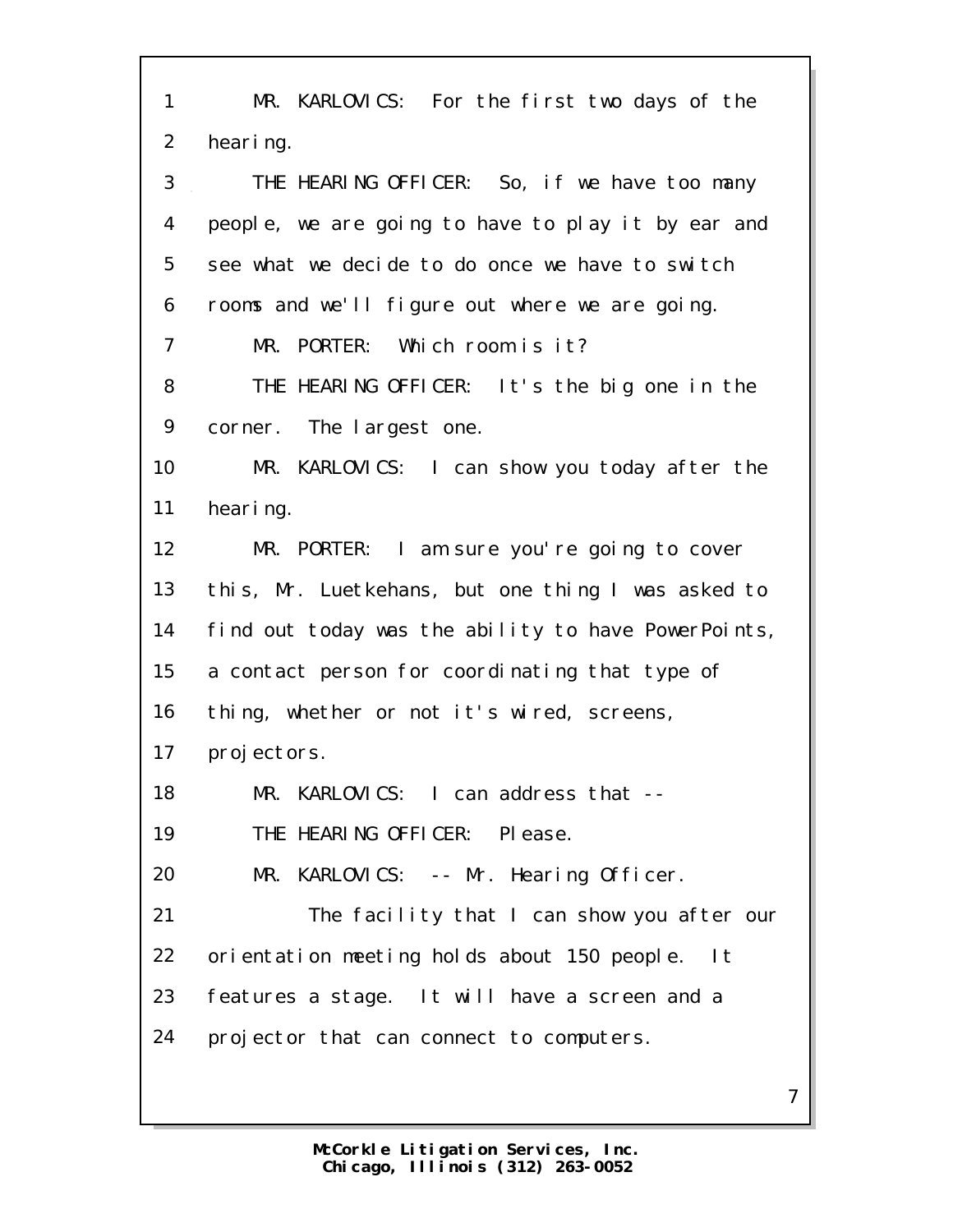Monica Marr is your contact person. I'll introduce you to her after the meeting, so that you can ask questions of her. There will be a podium on the stage which will allow the person presenting to have -- we'll have a microphone and the ability to change the screen with the projector. There will be a place for public comment designated. There will be a second wireless microphone for cross-examination. And, then, the Village Board will be seated in the middle on the floor with the other public, so that they will be able to see all of the proceedings from the floor. But this basically is a stage and a public viewing area, so if you can picture that, that's kind of the way it's set up. MR. PORTER: Perfect. And from what I heard, then, we need to bring laptops in order to utilize. MR. KARLOVICS: Correct. Groot in the past has brought -- they brought an extra projector and screen just in case. I recommend that. MR. PORTER: Okay. THE HEARING OFFICER: Especially in here when we are here for the second half of those first two days, I think that would be -- you would probably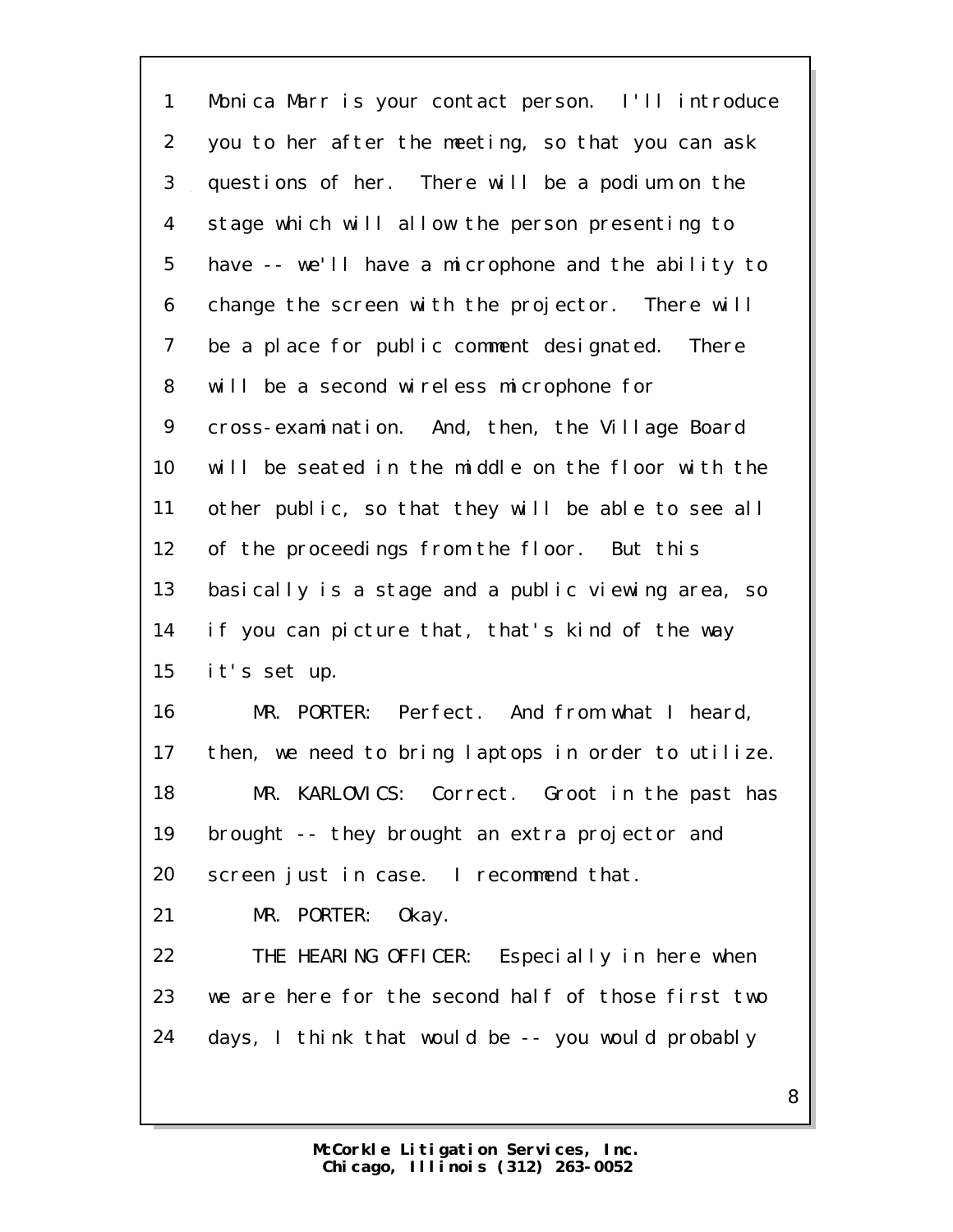wish to do that, Mr. Porter. MR. PORTER: Thank you very much. THE HEARING OFFICER: Because I am sure that's when you're presenting for the most part. MR. BLAZER: If I can ask, I was going to bring one, but if you are, I won't. MR. PORTER: I will have the CVI personnel bring their screen and put it up. MR. BLAZER: I'll have a projector, anyways, just in case we need a backup, but -- MR. PORTER: We'll take care of it. THE HEARING OFFICER: The first day for the hearing and any subsequent hearing dates are currently scheduled to occur at this place, the Village of Round Lake Beach Cultural and Civic Center, 2007 Civic Center Way, Round Lake Beach, Illinois. At this time, other than a couple of exceptions, which we kind of mentioned, the hearing is scheduled to continue each successive weekday at 12 noon until complete. It is contemplated most of the hearings will last approximately eight to ten hours a day with a short dinner break. One thing we talked about is this Thursday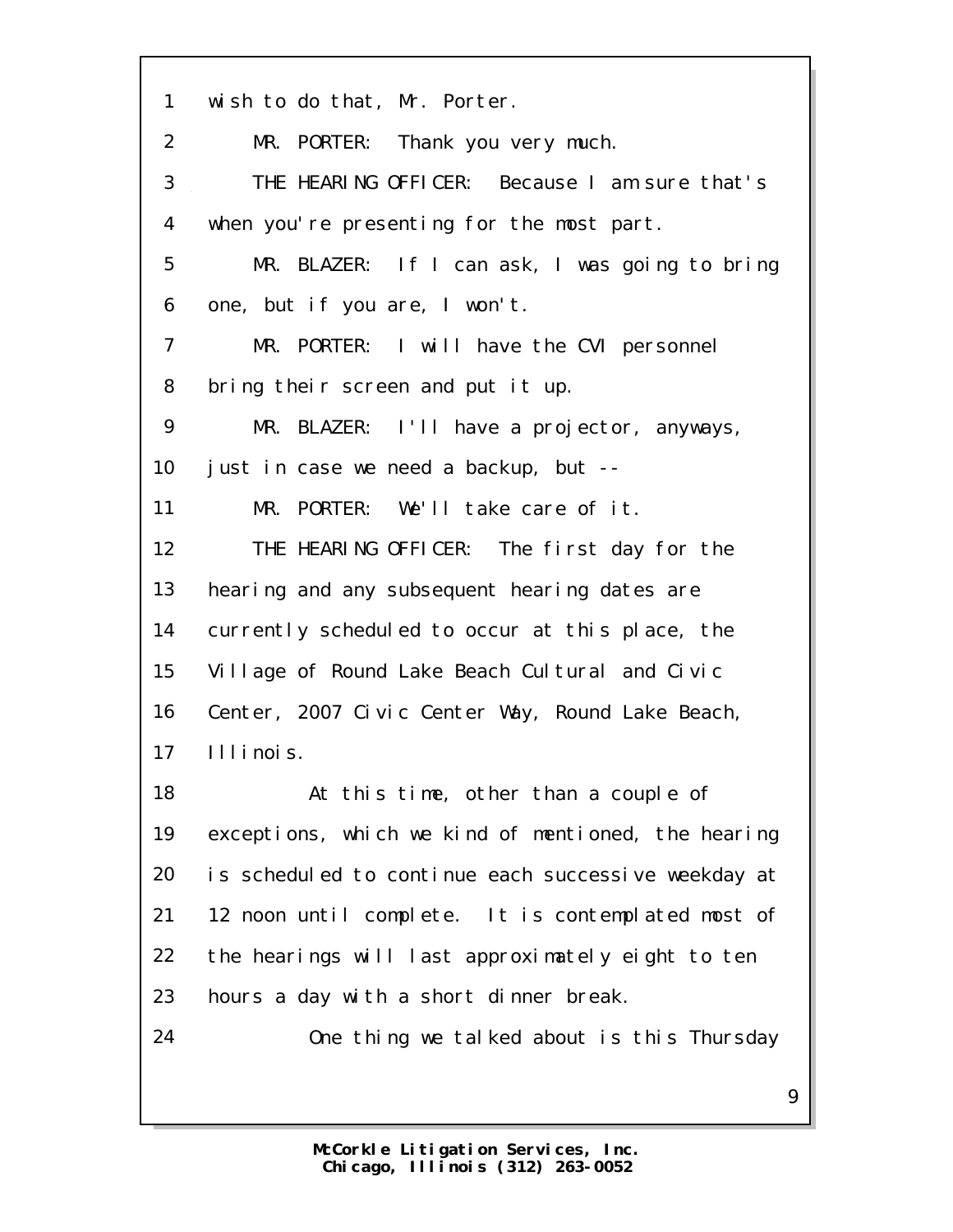in particular, September 26th, we'll probably be ending around 4 o'clock due to a conflict of mine that couldn't be avoided.

 There are also a couple of days as we said Monday, Tuesday next week, the 23rd and 24th, as well as maybe some later dates, that we have some room size issues. If that's the case and we have too many people for the room capacity, we'll be forced to improvise. We'll either shut down for the night or figure out some other way to make sure people get involved. What we don't want to do is 12 have anybody not be able to participate.

 Anyone who has filed an appearance of public participant will have an ability to present testimony and evidence, as well as an opportunity to cross-examine witnesses. Besides that 17 opportunity, we'll provide approximately one hour each evening or each day for any member of the public to present public comment. Public comment shall be rotated at different times each day each week. We do know the public comment for the first week, that has been set, and it's on the notices that went out, but I'll say them again here. Public comment is proposed will happen Monday,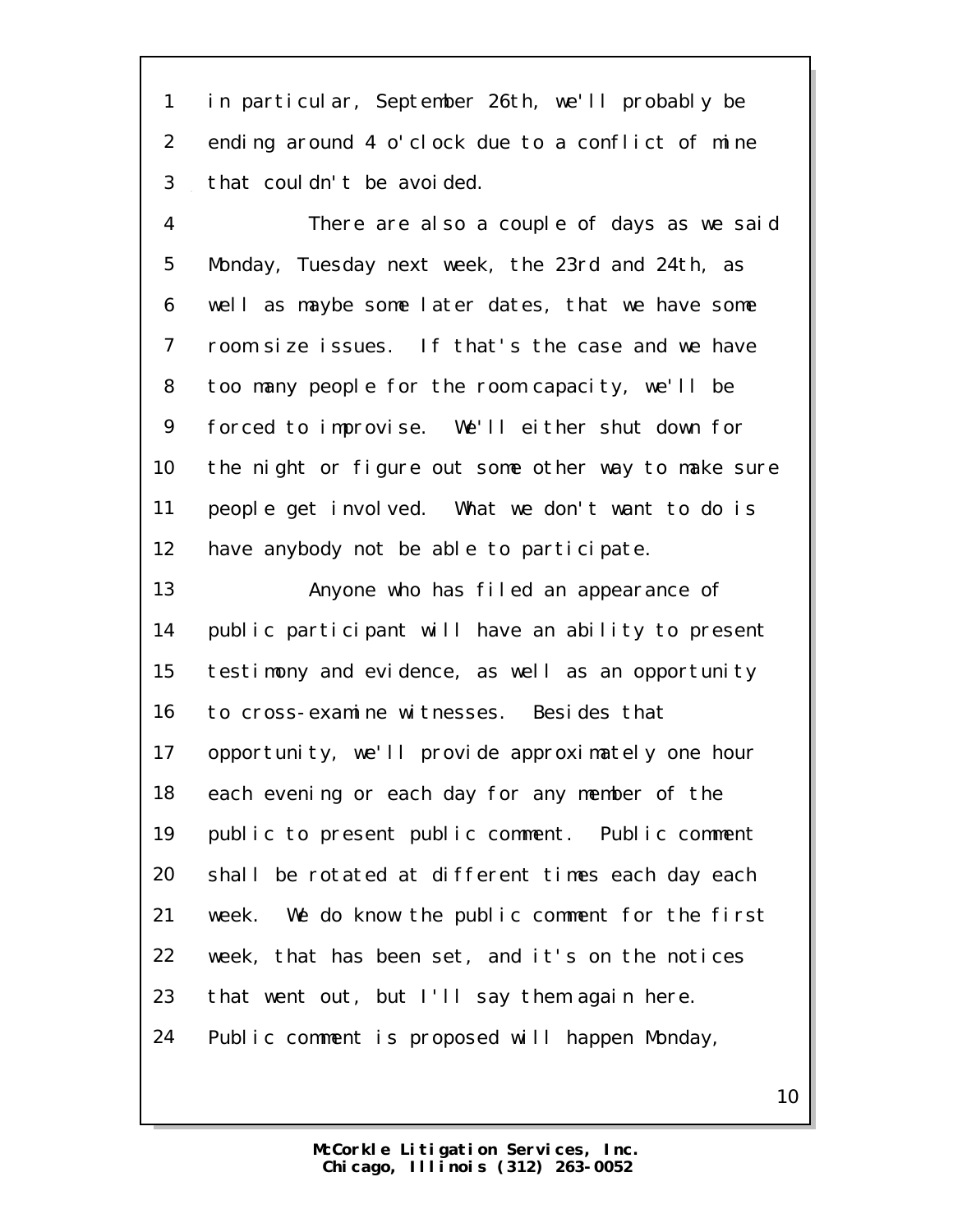September 23rd, around at 3:00 or as close thereto as we can. We are not going to -- we will try and make breaks as they are appropriate. The 24th will be at noon. Wednesday, the 25th, and Thursday, the 26th, will be at 8:00 p.m., and Friday, the 27th, will be at noon. As we get closer to the end of the week and see how this works out and how it's going, we'll schedule for the following week the actual public comment time period. Just so it's clear, my rule as the hearing officer is to run the hearing, listen to the evidence, make sure everybody gets a fair opportunity to be heard, keep the hearing moving and moving smoothly. After the hearing, I will make a recommendation to the Village Board based upon the evidence presented and the siting criteria

 set by state statute. The Village Board will then make the final decision regarding this application. State statutes that cover this hearing require that the Village Board make a decision on this matter within a time certain. If the board does not make a decision in that time period, the application may be automatically granted. Accordingly, in order to do this properly, we need to keep this hearing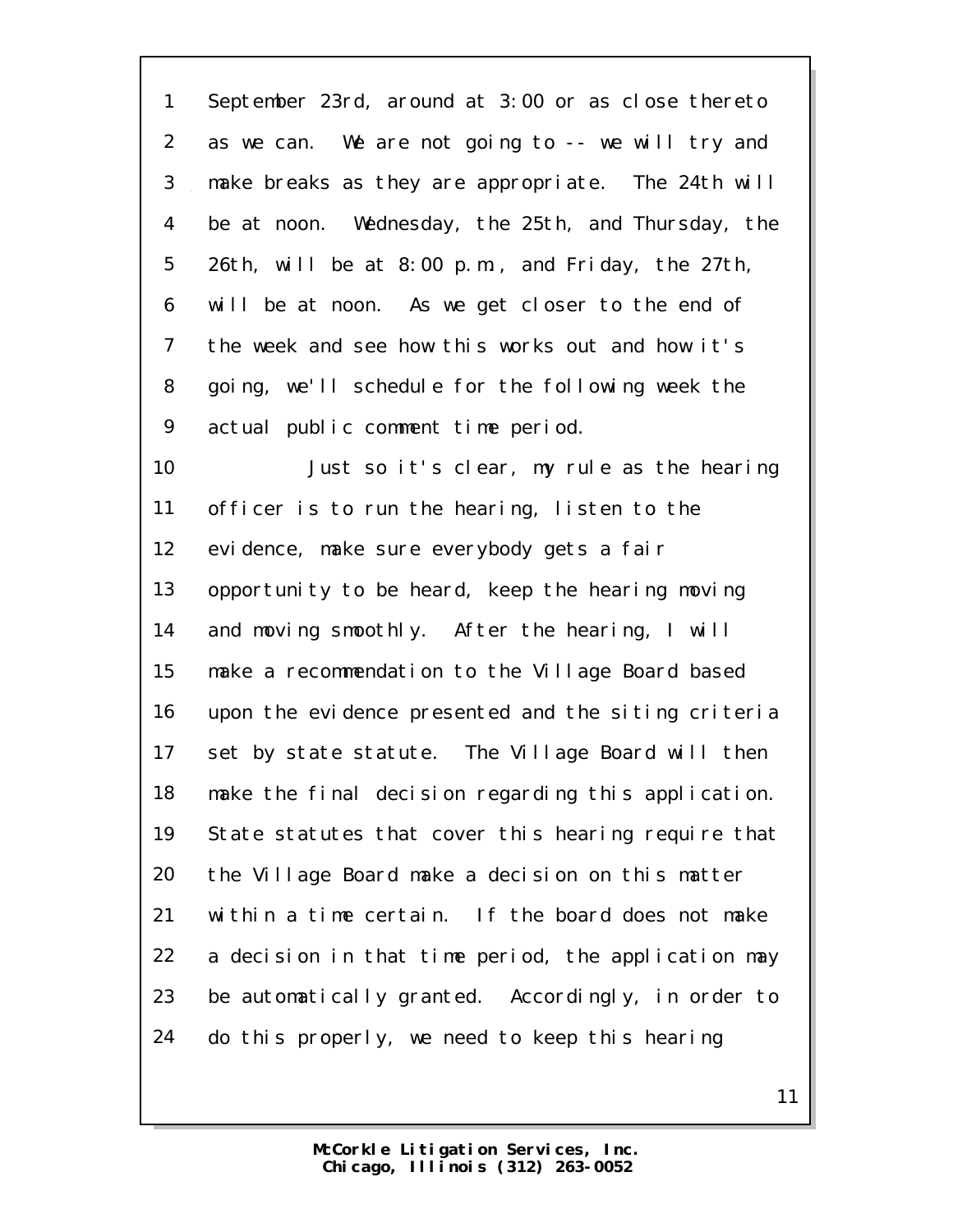moving and get it finished in a timely fashion.

 As you can see, we have a court reporter here who will be transcribing all the statements made. Accordingly, all the statements, if they are to be included in the record, have to be oral. The court reporter cannot take down shrugs, nods of the head, et cetera, nor can she transcribe when two people are talking at the same time.

 Please make sure you're recognized by the Hearing Officer before talking, or the court reporter will probably not be able to transcribe what you say, and it will not make it into the record.

 My goal is to make sure that all of you have your statements placed in the record so the Village Board can read your comments, et cetera, before they make the decision. We are also endeavoring to have the transcripts available to the public by being placed on the Village's web site and SWALCO's web site during the next business day.

 As we said, the decision will be based on the Board and the recommendation I will be making will be based on the nine criteria that are set

> **Chicago, Illinois (312) 263-0052 McCorkle Litigation Services, Inc.**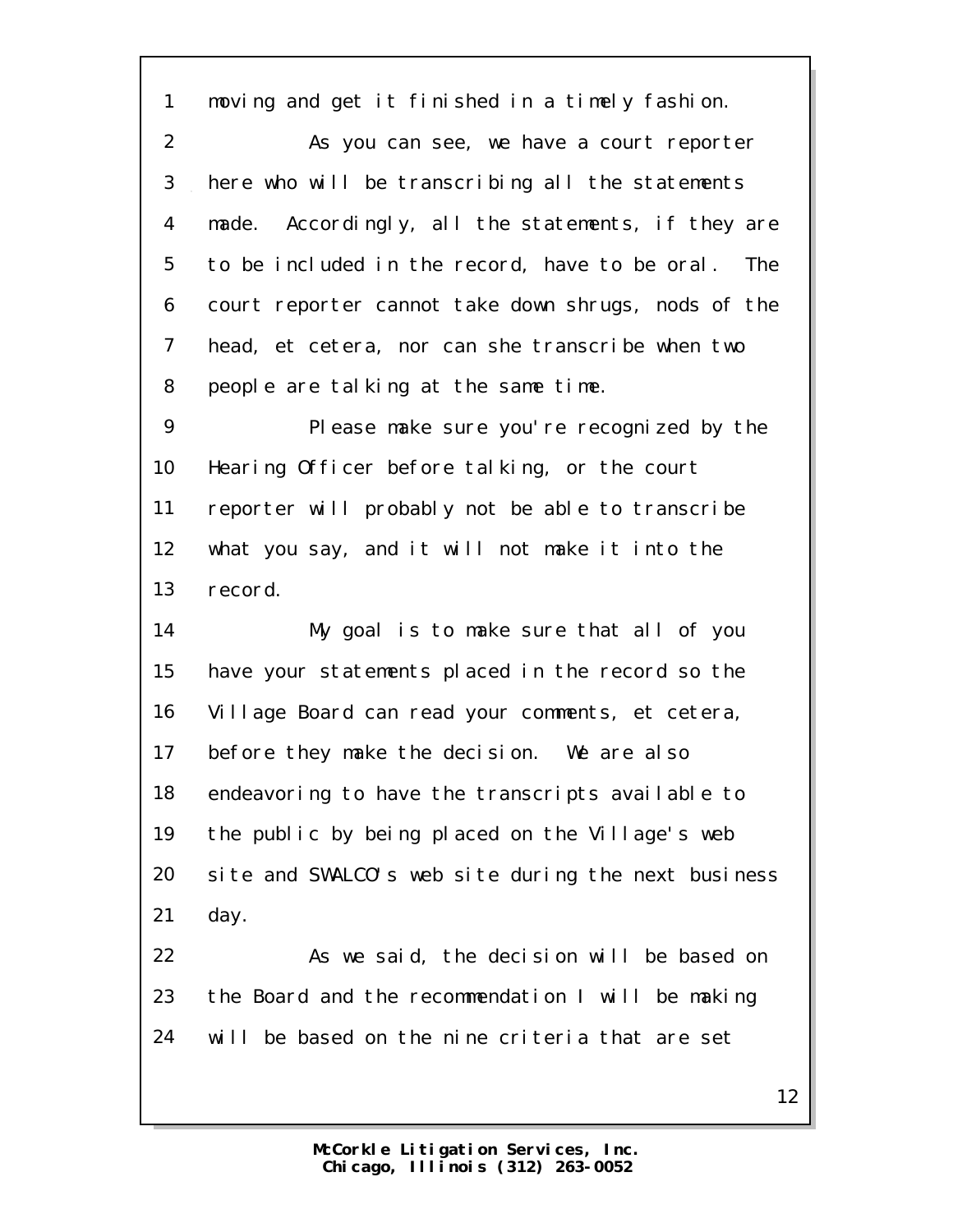forth on the County siting ordinance, as well as the state statute. One of the handouts here, and we'll have them again here Monday, sets forth those same criteria. I would ask that anyone who is going to participate to ensure that they keep their comments and testimony relevant to those nine criteria. While I will try and give everyone the opportunity to speak and everyone will have the opportunity to speak, you must focus your comments and testimony on those nine criteria. That is the 11 only criteria that the County Board can rule upon, 12 and I will endeavor to limit this hearing to 13 discussing those criteria.

14 I will also ask especially the attorneys involved and the public to try and make sure that we do not have a lot of repetitive and duplicate questioning or comments. If someone has asked a question once or said a statement once, that is enough to put it in the record.

 If you're not recognized by myself to speak, the court reporter will not be able to hear you and will not be able to transcribe your statement.

It is not me who is making the final

**Chicago, Illinois (312) 263-0052 McCorkle Litigation Services, Inc.**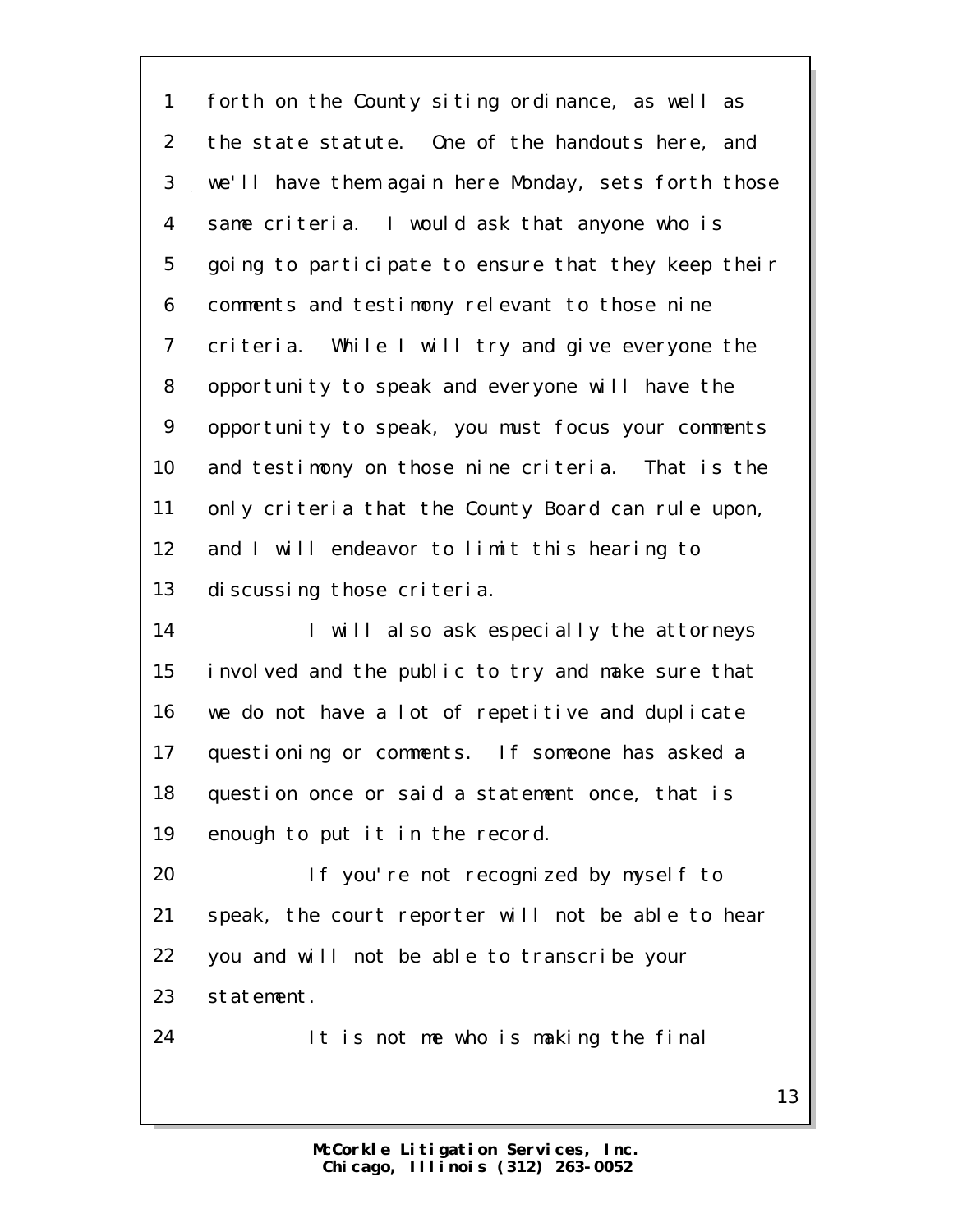decision. It's the Village Board that will make the decision based upon a review of the records that exist. Accordingly, it is very important if you want to participate and you want to make public comments that you do it in the order and the fashion that we have set up here in order for everybody to get their opinions heard, and we do want to hear your opinions. That's what this is about.

 The order of the hearings will be as follows. There will be exhibits. We will start off on Monday when we mark or enter into evidence 13 the exhibits that have been filed by certain parties in accordance with the ordinance. After the exhibits have been put into evidence, we will have opening statements starting with the 17 petitioner and any other participants who want to make an opening statement who have filed a notice of participation.

 After the opening statements, the petitioner will start with what they call their case in chief. They will put on a live witness or testimony, however they wish to do that, and any other people who have filed a notice and want to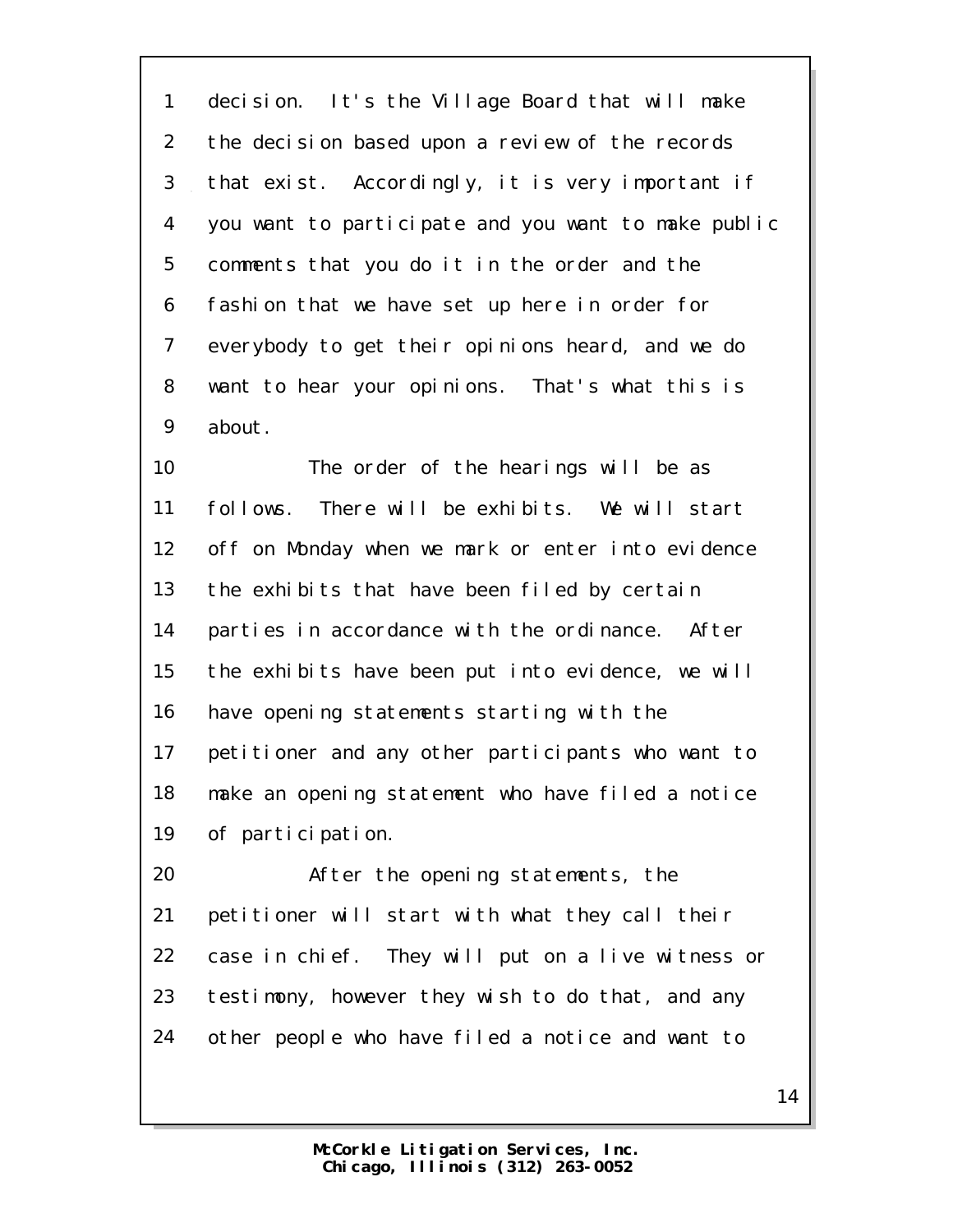participate will have an opportunity to cross-examine. Then there will be an opportunity for redirect, rebuttal, et cetera, almost like you would in a normal trial. Understand, though, that the rules of evidence are not strictly applicable to this hearing. I will make rulings based upon fundamental fairness, but the actual rules of evidence are or strict use of rules of evidence that are used in the courtroom are not the same as what we will use here.

11 I don't want anyone to feel intimidated by the process. If you have a question that you want to ask, feel free, and we'll talk about that a little more in a minute. After the petitioner is done with their case and all their witnesses and the cross-examination of those witnesses, then the other people who have filed notice of participation will have the opportunity to testify or bring live witnesses to testify.

 MR. KARLOVICS: Mr. Hearing Officer, may I just interrupt? I just want to place it on matter of record Trustee Candy Kenyon arriving at 12:11. THE HEARING OFFICER: Thank you, Peter.

Welcome, Trustee Kenyon.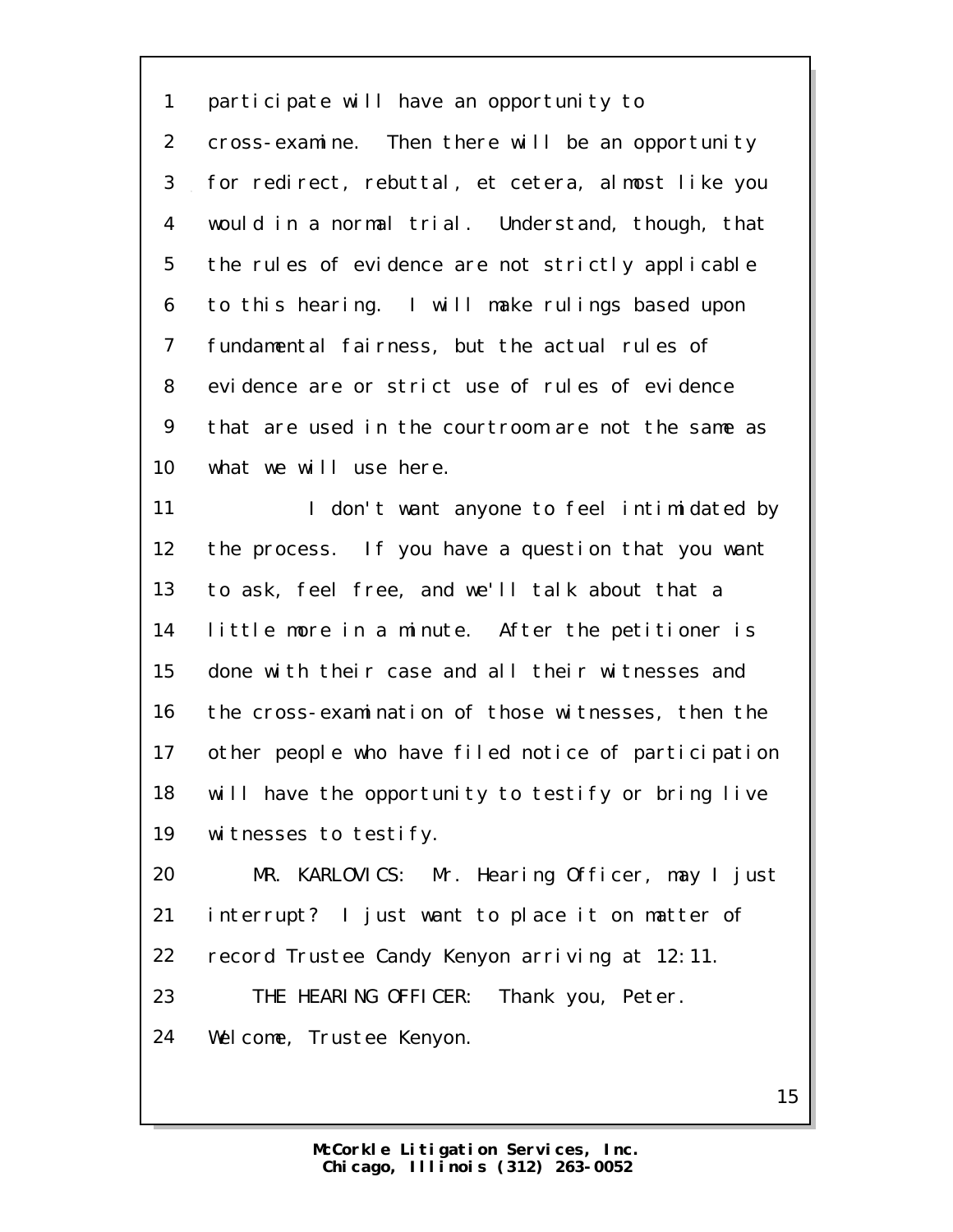1 I forgot where I was. Petitioner is done with their case and the witnesses and cross-examination of witnesses, then other people will have an opportunity to proceed. After that, the petitioner will have an opportunity for rebuttal by using testimony of live witnesses, et cetera. And depending on how that goes, we may or may not have the surrebuttal.

 As I said, we'll have the opportunity for public comment throughout the hearing. If you just want to come in and say I am for this, I am against this, and here is two minutes or three minutes as to why, that's really your opportunity to do so. We will not limit the amount of time you speak, but we will make sure that you talk about these nine criteria and try to keep it relatively brief, because I am sure we will have a number of people here, and we want them to have the opportunity to speak.

 After that there will be closing arguments made by the parties, again starting with the petitioner and, then, the participants. After the meeting is adjourned on the last night, there is a process for anyone who wants to file written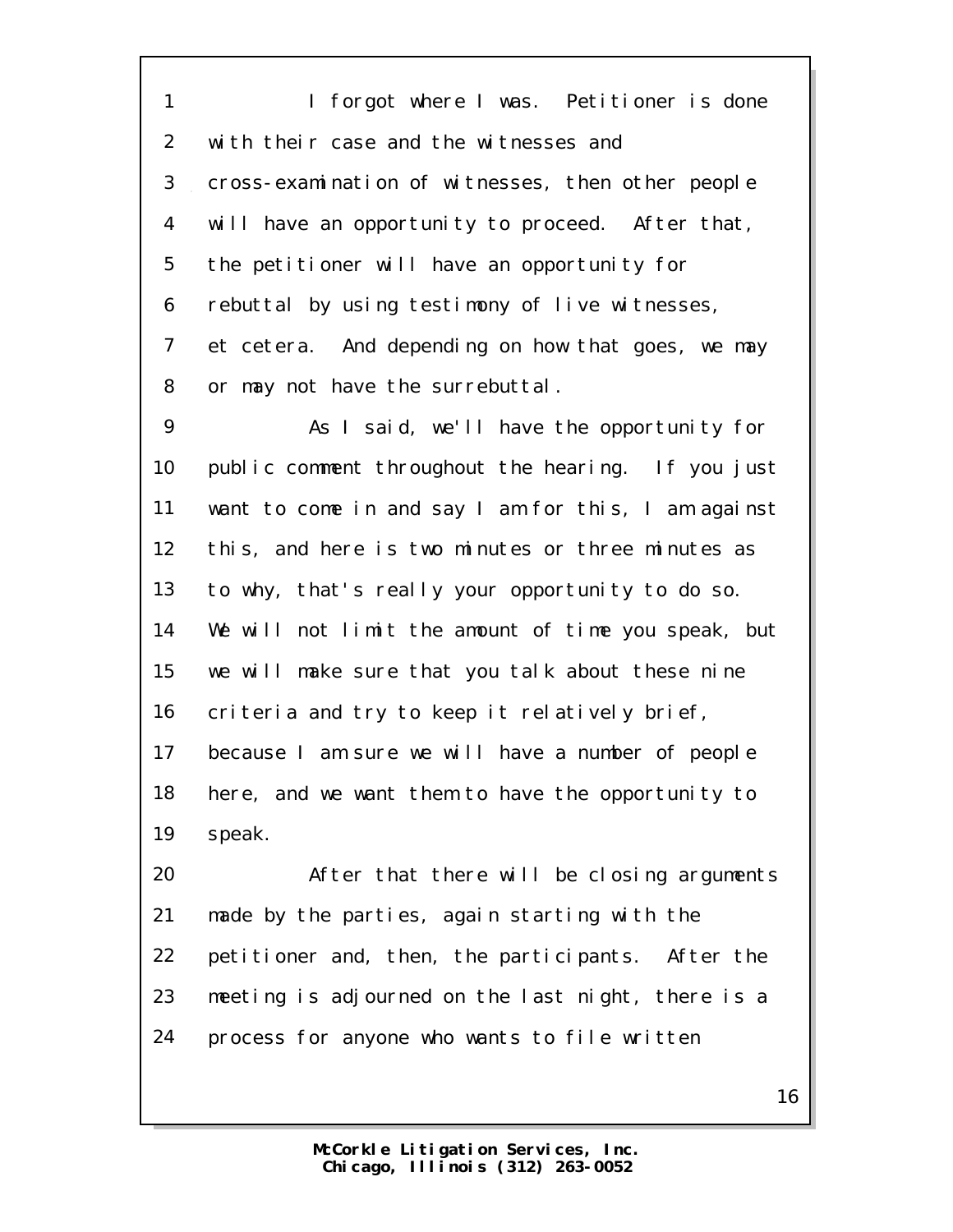submittals within 30 days thereafter.

 I will tell you, however, I would suggest filing them as soon as possible after the adjournment of the hearing. Doesn't mean if you file it on the 30th day it won't be considered, but it will make it a lot easier on everyone the earlier you file.

 Now, we have talked about appearances of public participants. If you wish to ask questions 10 of the witnesses who are testifying, other than during the public comment stage, you will need to file what is called appearance of public participant. That was one of the documents that's over on the side again and will be here on Monday for everyone to grab. That has to be filed before the end of the meeting on Monday night. I would ask that if possible you try and file that Monday with the Clerk early in the afternoon or early in the hearing so that we can get a handle on the logistics of this.

 The other thing the public has the right to do if anyone wishes is during the examination or after the examination you can submit written questions to me that you would like me to ask. You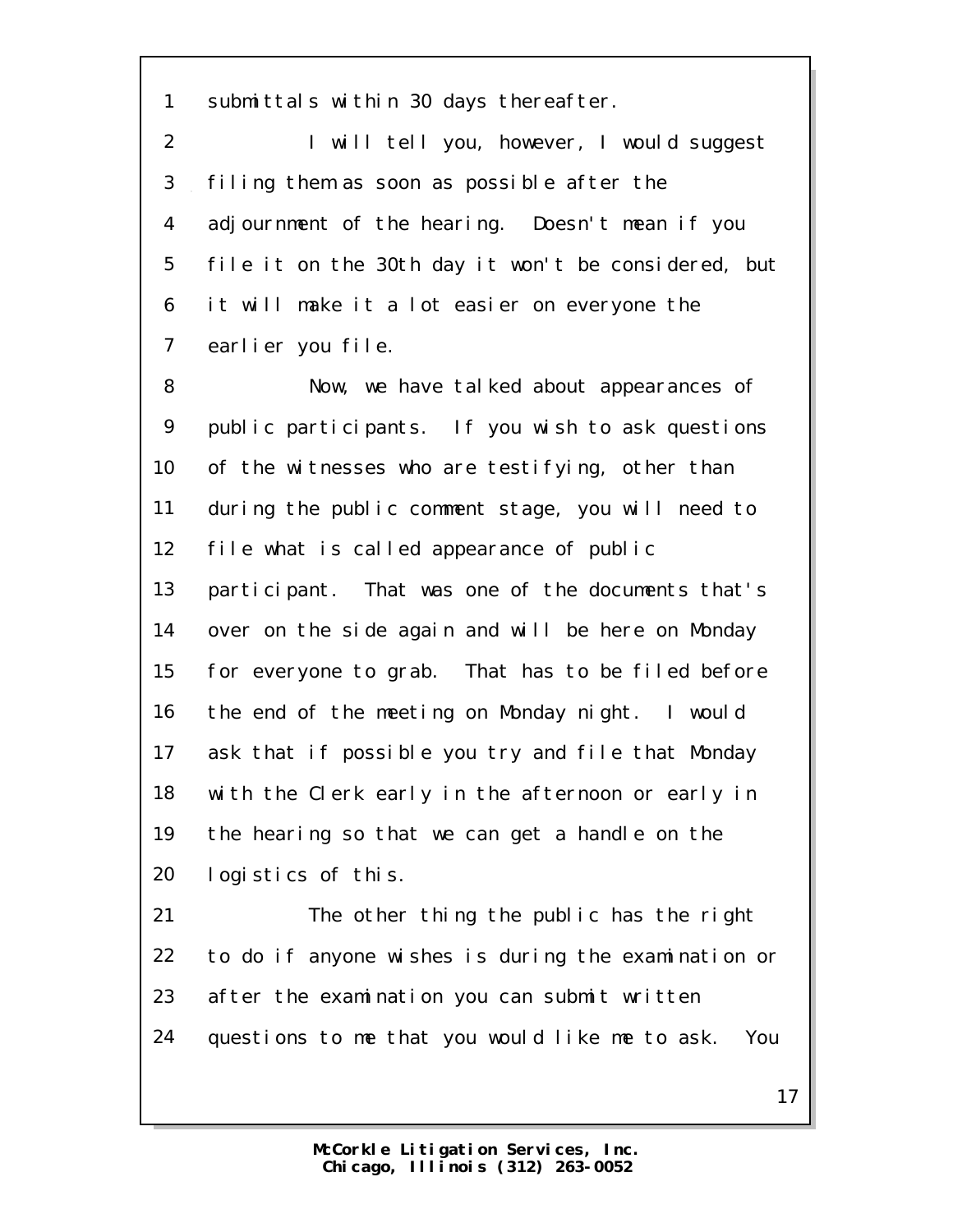may hand it to me one night, and I may not decide to ask that question that night, because honestly people have a tendency sometimes of wanting to ask a question about pollution when we may have someone on the stand that has nothing to do with pollution that evening. If so, I will keep the question and try to ask it when it becomes more appropriate for the particular witness. Feel free to submit those questions.

 As I said earlier, I know this process may intimidate some people. We don't want that. We don't want you to feel intimidated. We want your input. Feel free to hand in written questions if you don't feel like asking them yourself or don't feel comfortable with it.

16 The Village Board members and myself have the opportunity to ask questions if they please, so it is not just going to be the lawyers and the 19 participants asking questions. If I have a question or something I am unsure about, I will ask, as well. All evidence was to be filed with the Clerk by I think the date was September 12th. Now the ordinance does give an exception to that, and it is Section 160.06(g)9, if any of the public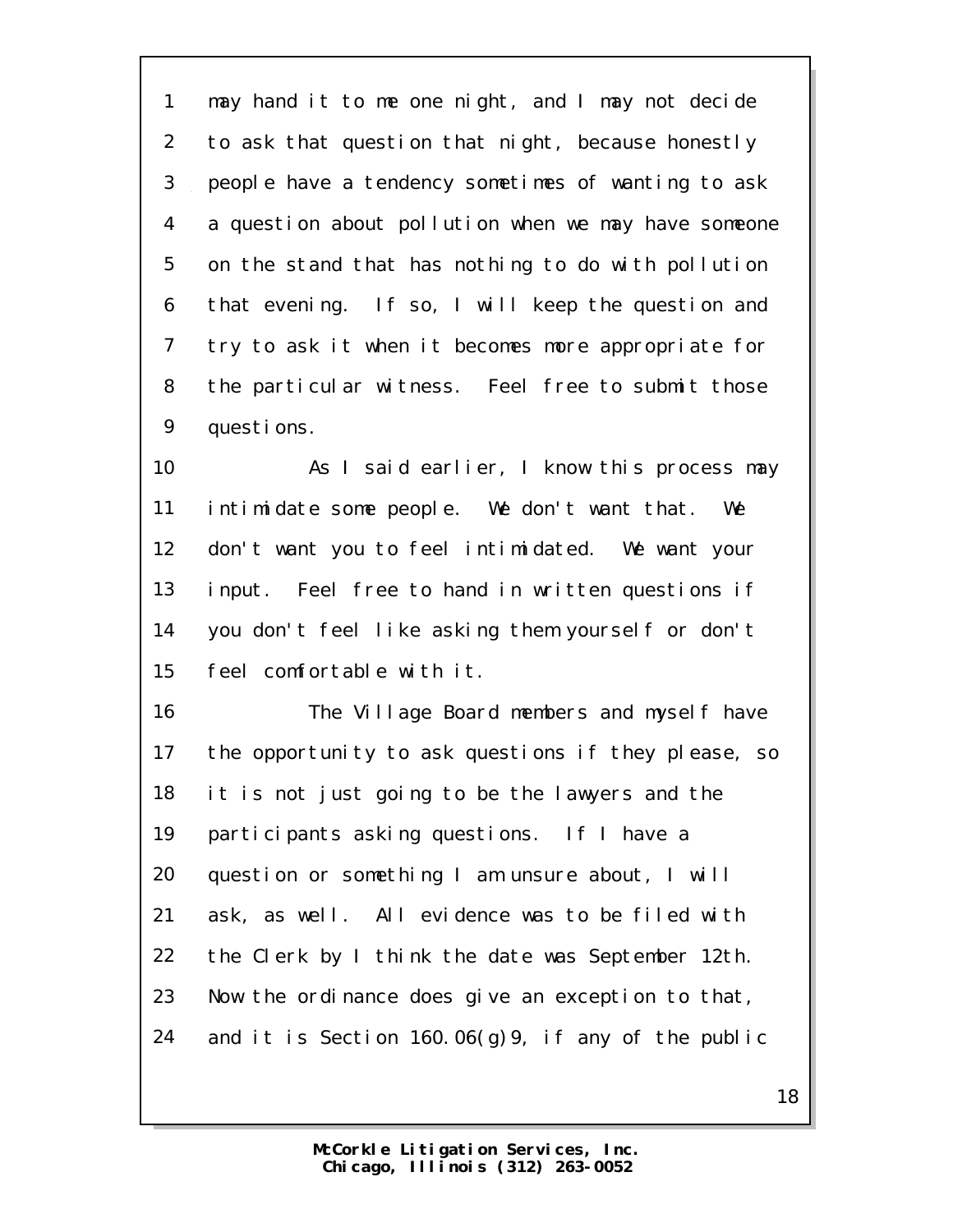wants to look it up, but it states in essence that the late filed written evidence may be accepted upon good cause shown.

 Any exhibits that members of the public wish to use during public comment must be filed with myself or the Village Clerk prior to your public comment about that document. The ordinance requires at least three copies of such exhibits be filed, but in order to make this go smoothly, I would ask that you bring one for me, one for the Clerk, and one for each of the law firms involved, which right now I think is a total of seven law firms. So, if you can bring in ten, just to be safe, that would be great.

 Petitioner has filed probably about 12 inches of documents, and those are available at the Village Clerk's office. Again, also, on the Village's web site and SWALCO's web site has everything else that gets filed. I would ask that anybody who is planning on filing exhibits bring a fair amount of copies. We already talked about that.

 Are there any procedural questions from the public? We'll get to the attorneys because we

> **Chicago, Illinois (312) 263-0052 McCorkle Litigation Services, Inc.**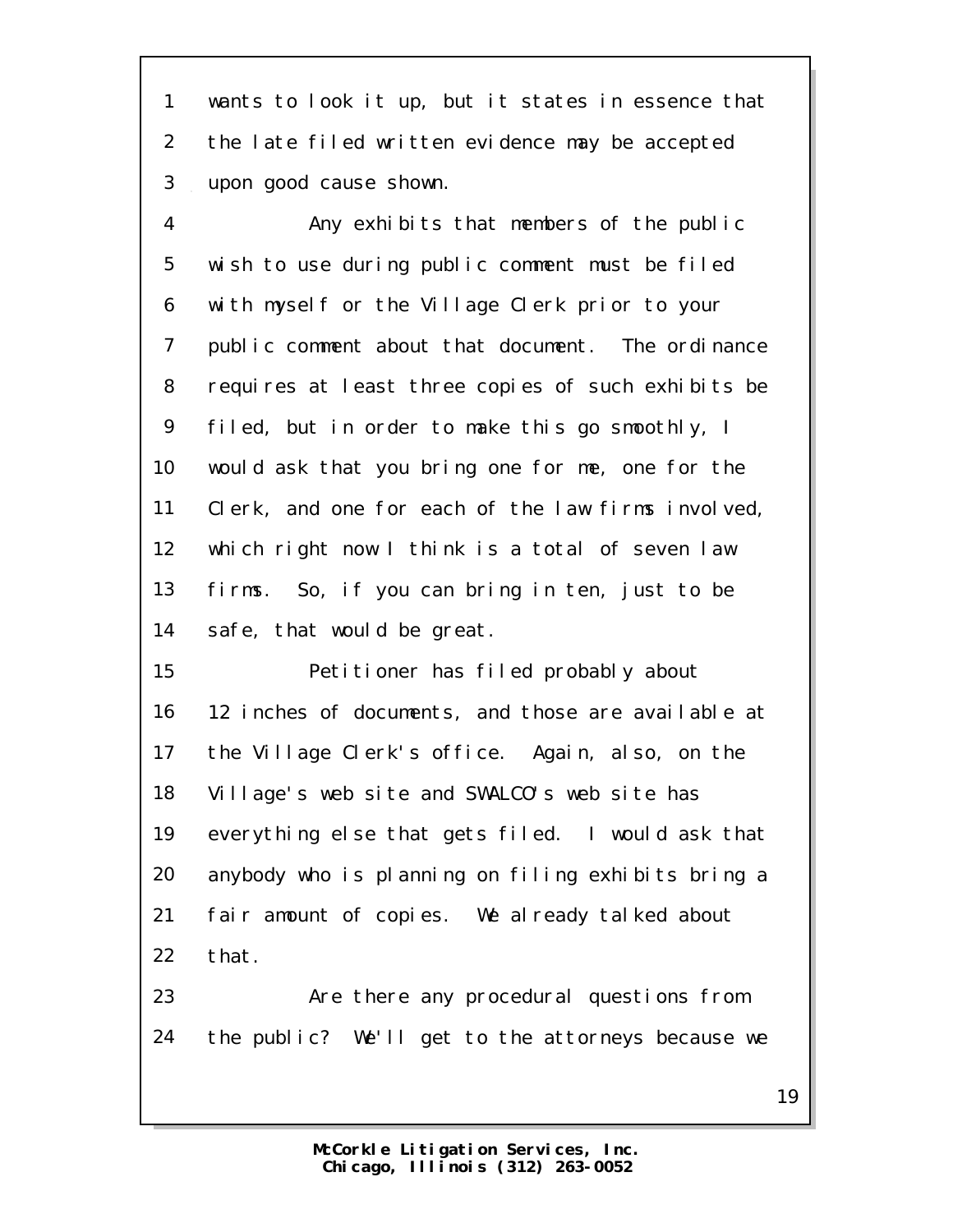have some more things to talk about.

| $\overline{2}$ | Having heard none, couple outstanding               |
|----------------|-----------------------------------------------------|
| 3              | issues from the final prehearing conference that    |
| 4              | occurred this past Tuesday. One thing I asked for   |
| 5              | was an order of witnesses from the Applicant.       |
| 6              | Mr. Porter, on behalf of the Applicant, has filed   |
| $\overline{7}$ | that with me and the Clerk today. So, that's taken  |
| 8              | care of. Timber Creek was also going to confirm.    |
| 9              | MR. PORTER: I'm sorry for interrupting again.       |
| 10             | I also handed a copy to each attorney that's in the |
| 11             | room.                                               |
| 12             | THE HEARING OFFICER: Absolutely. And I              |
| 13             | apol ogi ze.                                        |
| 14             | MR. PORTER: No problem.                             |
| 15             | THE HEARING OFFICER: Timber Creek's attorney        |
| 16             | was going to confirm the exhibits they have already |
| 17             | produced that it plans to use at this point in its  |
| 18             | case in chief versus those that are intended for    |
| 19             | strictly cross-examination. Mr. Blazer, have you    |
| 20             | had the opportunity to do that?                     |
| 21             | MR. BLAZER: Yes, they are Timber Creek              |
| 22             | Exhibits --                                         |
| 23             | THE HEARING OFFICER: This is the case in            |
| 24             | chi ef?                                             |
|                |                                                     |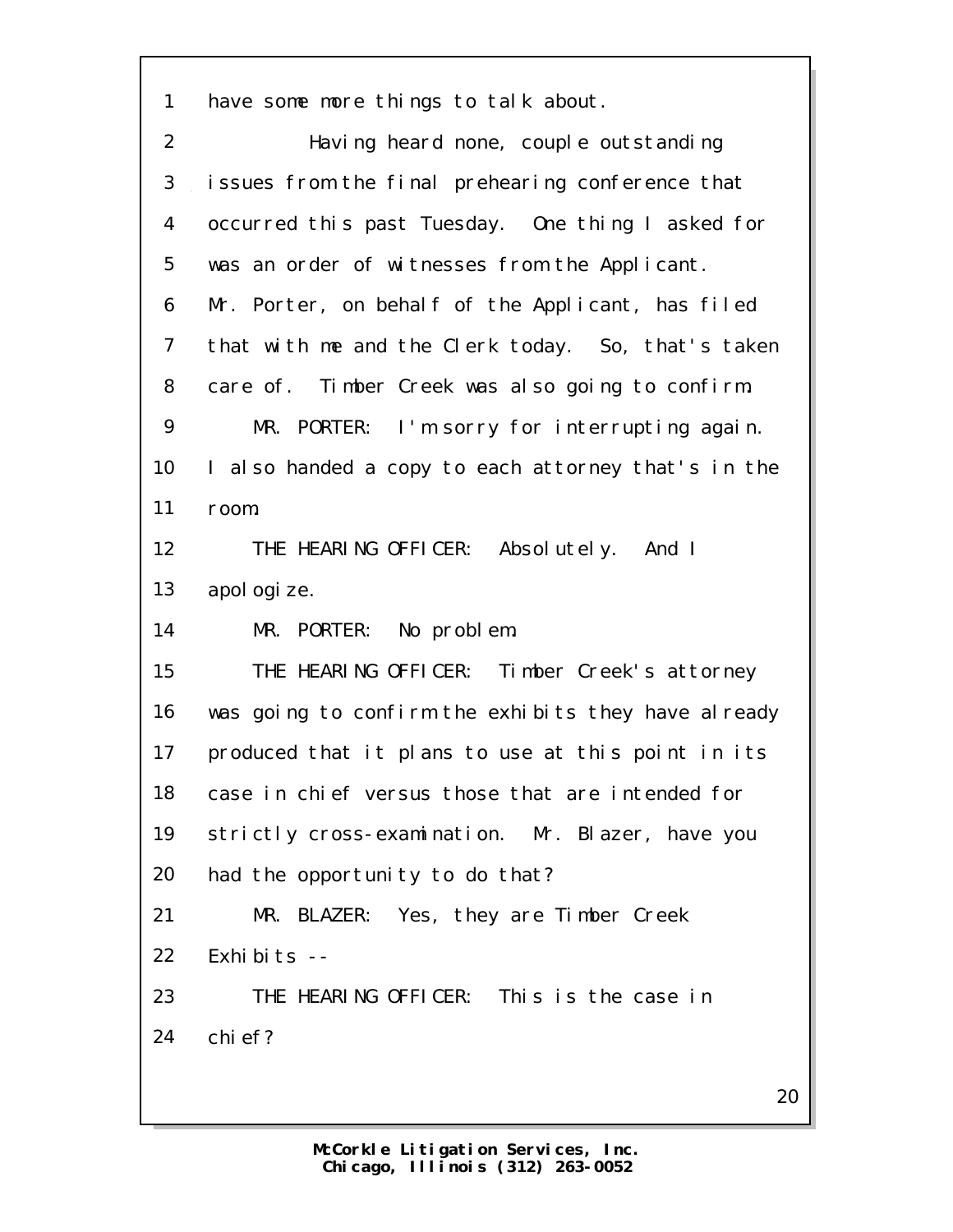| 1              | MR. BLAZER: Yes. I should add, though, it's         |
|----------------|-----------------------------------------------------|
| $\overline{2}$ | entirely possible some of those will also be used   |
| 3              | on cross, but just to focus on the ones in case in  |
| 4              | chi ef; 1 through 8 and 16 through 22 and 27.       |
| 5              | THE HEARING OFFICER: Great. That's honestly         |
| 6              | all I had. Do any of the attorneys have any         |
| $\overline{7}$ | questions, procedural questions, items, they wish   |
| 8              | to bring up?                                        |
| 9              | MR. BLAZER: Just for Rick, are your witnesses       |
| 10             | going to have an actual physical copy of the        |
| 11             | application with them?                              |
| 12             | MR. PORTER: They will, and there will be            |
| 13             | PowerPoints.                                        |
| 14             | MR. BLAZER:<br>0kay.                                |
| 15             | MR. PORTER: The only other thing that we did        |
| 16             | before we went on the record is I did hand to       |
| 17             | yourself and the Village a copy of errata to one of |
| 18             | the pages in the application. Another one had been  |
| 19             | filed previously, which is already part of the      |
| 20             | record.                                             |
| 21             | MR. KARLOVICS: Village is acknowledging             |
| 22             | recei pt.                                           |
| 23             | THE HEARING OFFICER: And you say the other one      |
| 24             | was filed electronically, correct?                  |
|                |                                                     |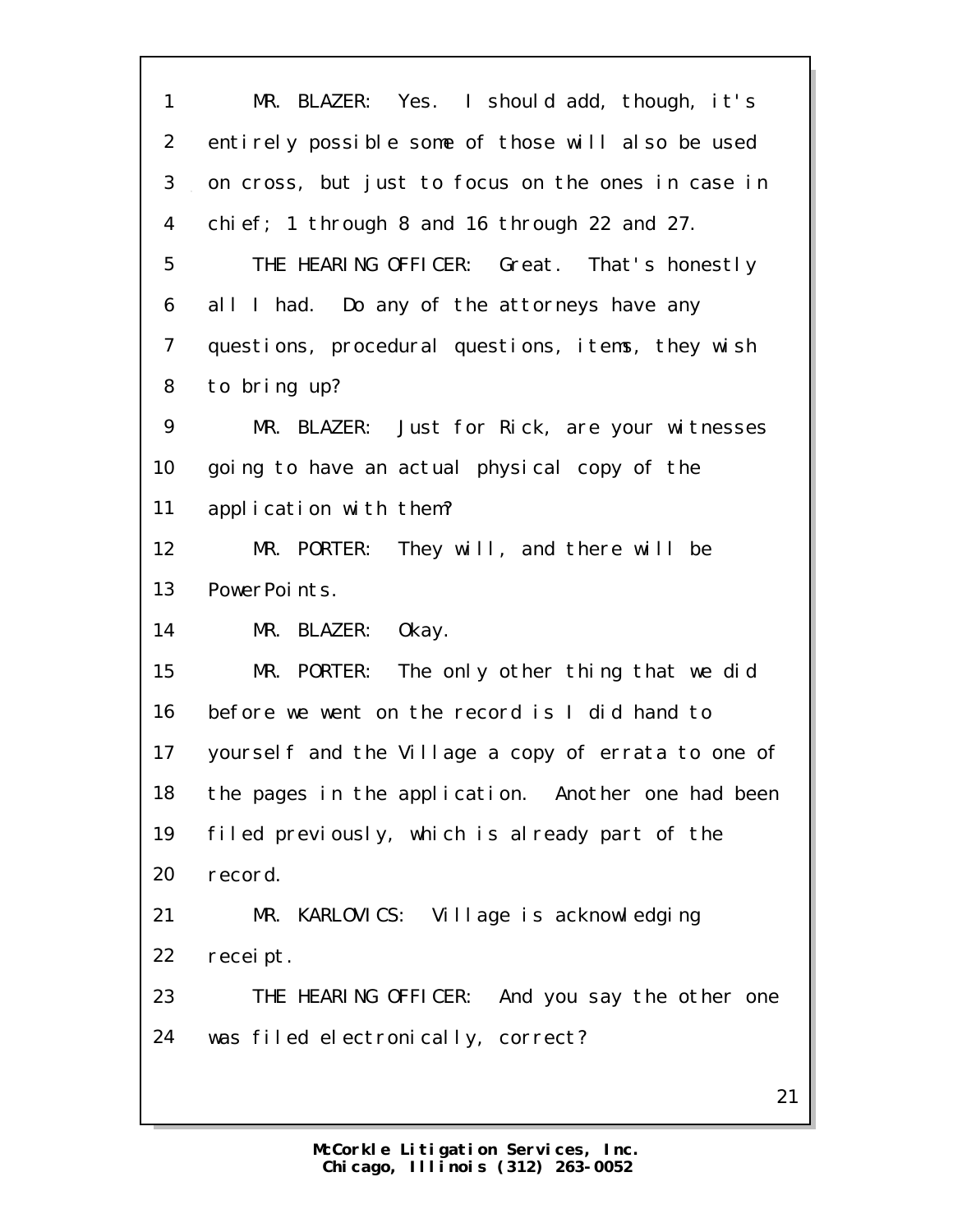MR. PORTER: Correct. Mr. Mueller filed one electronically last week, I believe. THE HEARING OFFICER: Oh, so the one we received today electronically, I didn't get a chance to look at it, is the same one we received last week? MR. PORTER: It was not. They are different. Mr. Mueller filed one previously. I filed one yesterday. I knew I was coming here today, so I brought a hard copy with me. THE HEARING OFFICER: Thank you. Anyone else have anything? I know Mr. Blazer had questions 13 about a number of exhibits, hard copies. Honestly, we have kind of talked. Obviously, one for the Clerk's file, and I'll let him deal with any individual attorney who wants their hard copy instead of electronic. You guys have all been doing this long enough and are professional. You don't need me to -- figure out what you want and just deal with it. If there is a problem, I will get involved at that point. MR. BLAZER: We served it all digitally, but if anybody needs -- if you need a hard copy of 25,000 pages, don't ask me. If you need printed subsets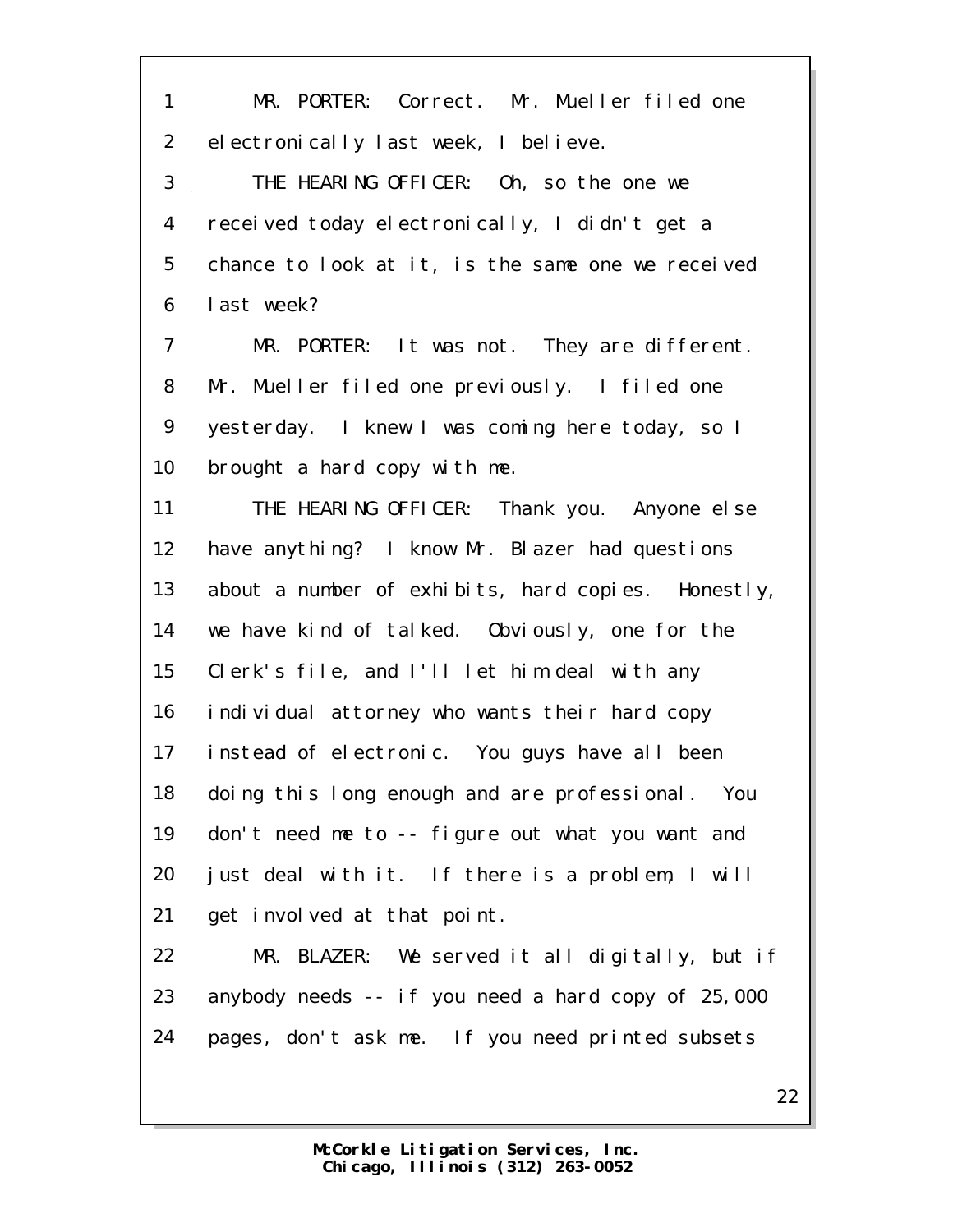| $\mathbf{1}$   | of anything, I am sure -- well, Peter, you're going |
|----------------|-----------------------------------------------------|
| $\overline{2}$ | to get the Clerk's copy, anyway, I assume, the hard |
| 3              | copi es.                                            |
| 4              | MR. KARLOVICS: The hard copies? You're filing       |
| 5              | hard copies with the Village? Right now we have     |
| 6              | it in electronic form. We didn't have any           |
| $\overline{7}$ | intention --                                        |
| 8              | $MR.$ BLAZER: No, no, the exhibits -- one thing     |
| 9              | that I discussed with the Hearing Officer was to    |
| 10             | the extent we are going to be using exhibits or     |
| 11             | portions of exhibits, we will have a hard copy to   |
| 12             | be filed with the Clerk, is that correct,           |
| 13             | Mr. Hearing Officer?                                |
| 14             | THE HEARING OFFICER: Yes.                           |
| 15             | MR. KARLOVICS: Okay.                                |
| 16             | THE HEARING OFFICER: And what we talked about       |
| 17             | is that would be the copy we would use with the     |
| 18             | wi tness.                                           |
| 19             | MR. KARLOVICS: Is there any chance you              |
| 20             | anticipate in advance knowing what exhibits you're  |
| 21             | going to -- can you file them with me or so we can  |
| 22             | get them over to the Clerk?                         |
| 23             | MR. BLAZER: Honestly, until I hear what these       |
| 24             | people are doing, probably not, unfortunately, but  |
|                | 23                                                  |
|                |                                                     |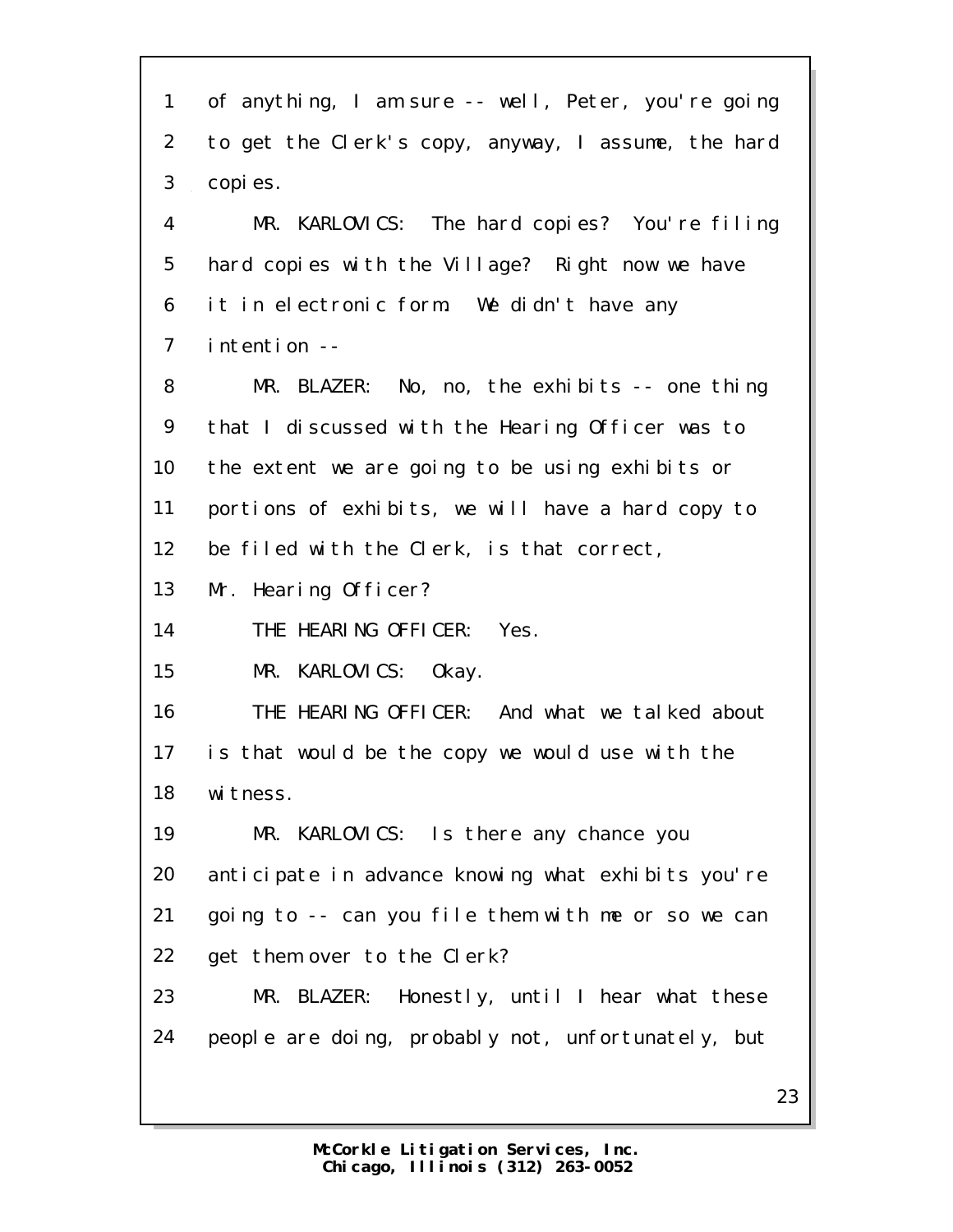we are going to try and do what we can to at least have hard copies available of as much as possible. It's not going to be 25,000 pages. That's just a physical impossibility, nor do I intend to go through 25,000 pages of stuff, because I think Mr. Luetkehans will probably cut me off at the 7 knees anyway if I tried to.

 THE HEARING OFFICER: Mr. Porter, you had something you wanted to say?

 MR. PORTER: Well, it goes to our motion previously discussed. Today Mr. Blazer identified those documents he intends to use on direct is my understanding. However, as his case progresses and he determines he is going to use a document on cross, we would ask that he at least have a copy available for the Applicant, so I don't have to lug around 25,000 pages of documents. That was part and parcel of the issue. And, I don't know -- I am assuming I will be able to get to it on a computer, but I don't want to. If you're going to go with your cross and you know when you're preparing the night before, I would ask that you bring a copy of those documents you intend to use on cross, just like I will.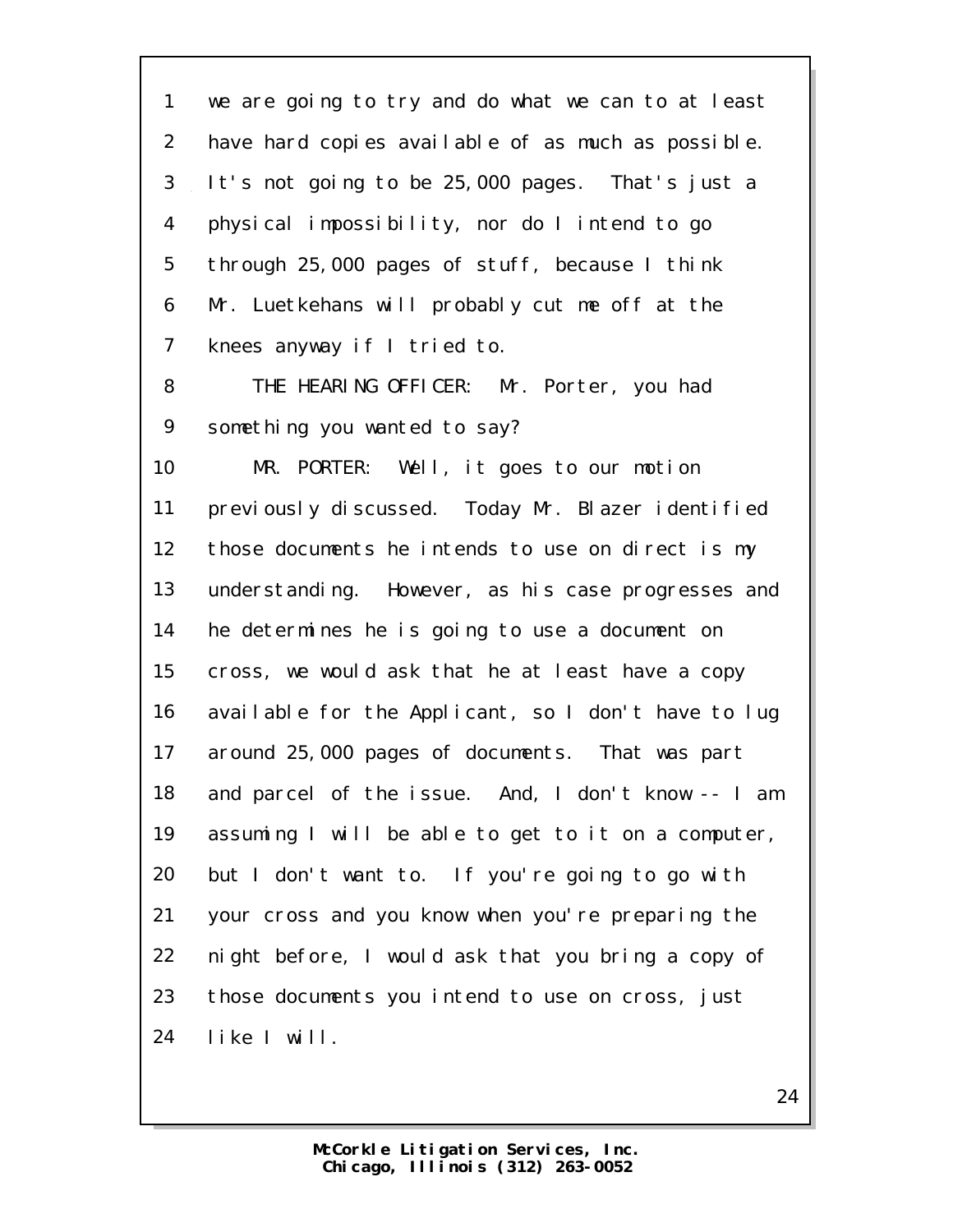THE HEARING OFFICER: As I said, I think electronically is great. If anybody wants a hard copy, I think you're going to have to bring it, Mr. Blazer. MR. BLAZER: That's fine. THE HEARING OFFICER: I'll let you guys work it out among yourselves, but if anybody wants a hard copy at any given time, I think Mr. Blazer has the obligation to do that. MR. BLAZER: I'll try and make sure I have a couple somewhere in the back of my car. THE HEARING OFFICER: Mr. Sechen, did I see you 13 had something? MR. SECHEN: No, actually, I don't. MR. GROSSMARK: Mr. Hearing Officer, if possible, I was wondering whether the Applicant, Ms. Porter, might be able to give us an idea if he knows how much time each witness might take or how much time it might be for the presentation of their six witnesses, if he knows. If he has any idea. THE HEARING OFFICER: I guess what I would like is, if you could, Mr. Porter, kind of -- and I am guessing at this point it's probably a little hard to do that for the entire six witnesses.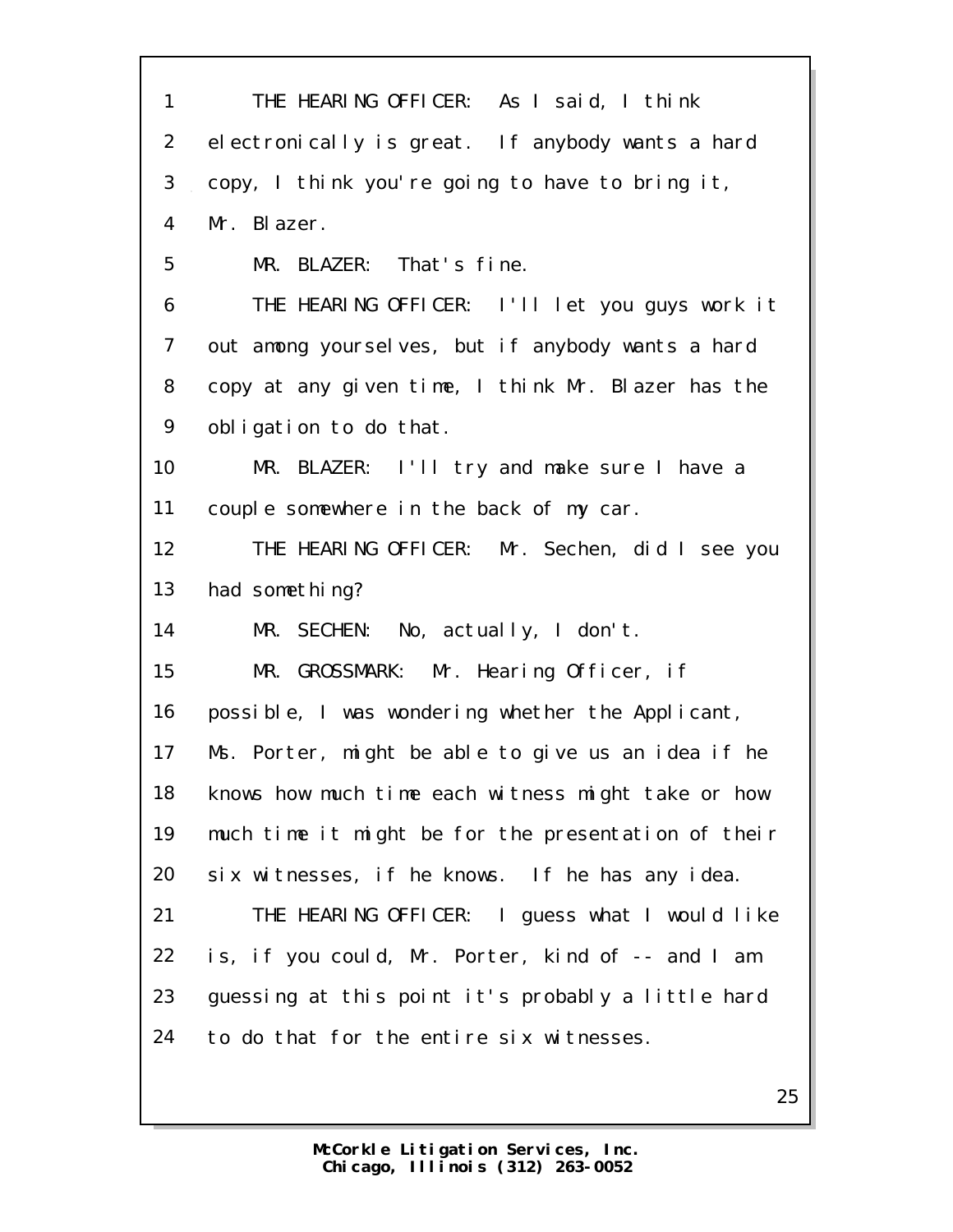| $\mathbf{1}$   | MR. PORTER: It's particularly difficult for me     |
|----------------|----------------------------------------------------|
| $\overline{2}$ | because direct examination is being handled by     |
| 3              | Mr. Helsten. However, I can tell you that it's     |
| 4              | likely Mr. Maroose (phonetic) will take most, if   |
| 5              | not all, of the first day. And, then, the question |
| 6              | becomes how far we will get on day two, and that   |
| $\overline{7}$ | becomes much more guess work. I would suspect we   |
| 8              | would at least get through Mr. Pillety (phonetic)  |
| 9              | on day two, but I am not certain of that.          |
| 10             | THE HEARING OFFICER: Just so I am                  |
| 11             | understanding what you're saying, you're thinking  |
| 12             | obviously Mr. Maroose with the number of criteria  |
| 13             | he is involved in and --                           |
| 14             | MR. PORTER: And I am thinking direct and cross     |
| 15             | when I say all of that.                            |
| 16             | THE HEARING OFFICER: And having been involved      |
| 17             | with these before, as well as with that particular |
| 18             | witness, I will -- I think we are looking at all   |
| 19             | day for the first witness most likely.             |
| 20             | MR. PORTER: Unless Mr. Blazer has the flu that     |
| 21             | day, which in that case it will go much quicker.   |
| 22             | THE HEARING OFFICER: We'll leave that alone.       |
| 23             | MR. BLAZER: We love each other.                    |
| 24             | THE HEARING OFFICER: The question I have is I      |
|                | 26                                                 |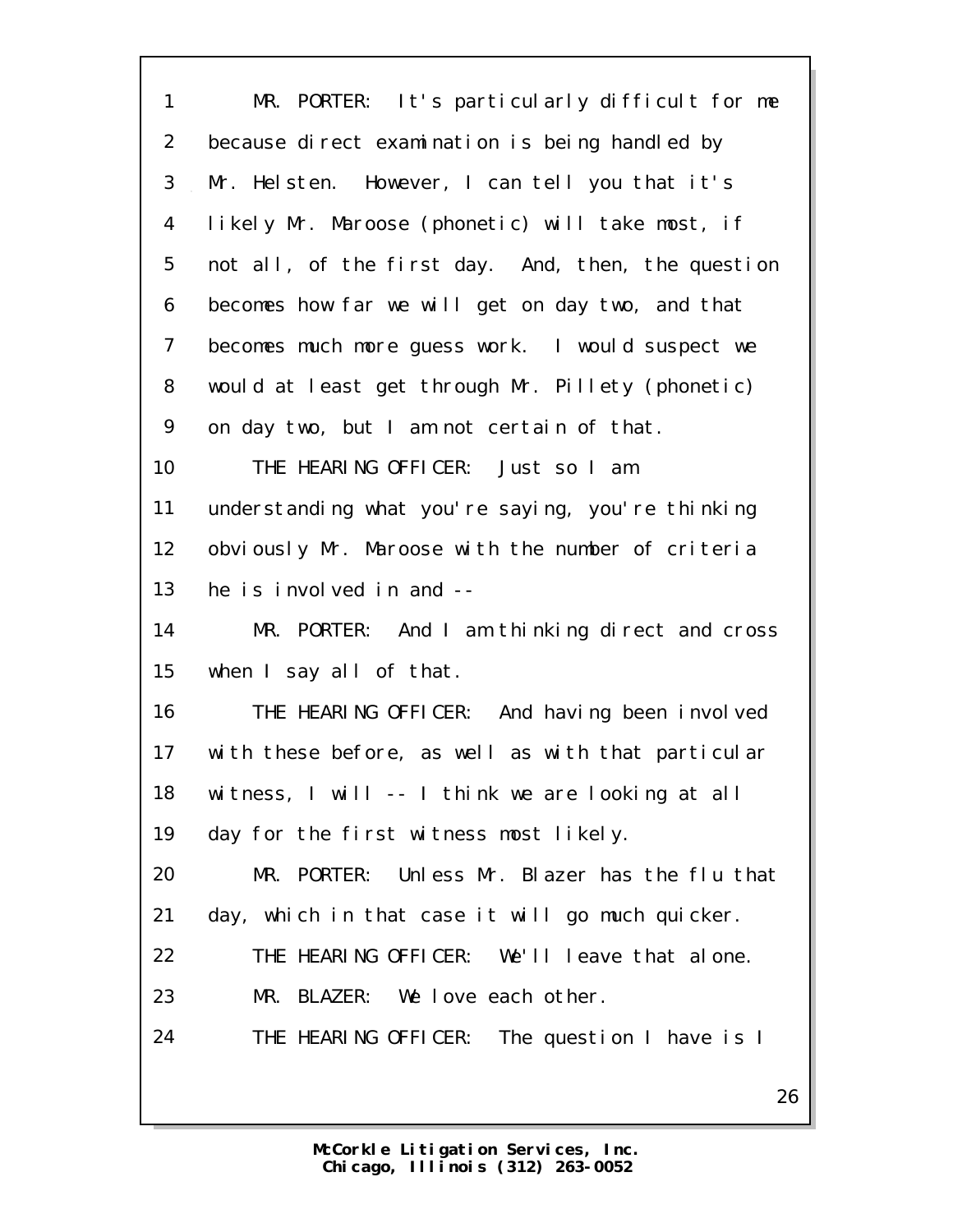think what we would like to do is -- so Mr. Maroose I think we have all planned will take most of the first day, especially with cross, so everybody should be ready for him the first day. Depending on how far we get, it sounds like the direct of Mr. Worth, Mr. Lannert and Mr. Pillety (phonetics) will be much shorter, and whoever is handling those the night before or the day before, if we can kind of get a handle on that, so everybody can get a fair shot of do I have to prepare for three or do I have to prepare for two, one, whatever it may be, for that particular day, and bring all the -- because we are asking people to bring documents and to get them all here for six witnesses or actually five at one time would be hard.

 So, the more if we could kind of toward the end of every night, every day, look to the next day and say, okay, I have let's say Mr. Lannert for an hour and a half direct. No one can plan -- you can't plan how long their cross is going to be. We are not asking you to. But, you know, after day one Worth is X, Lannert is X, and we all know it's an estimate. We got objections. We got things that don't go as exactly planned, but just so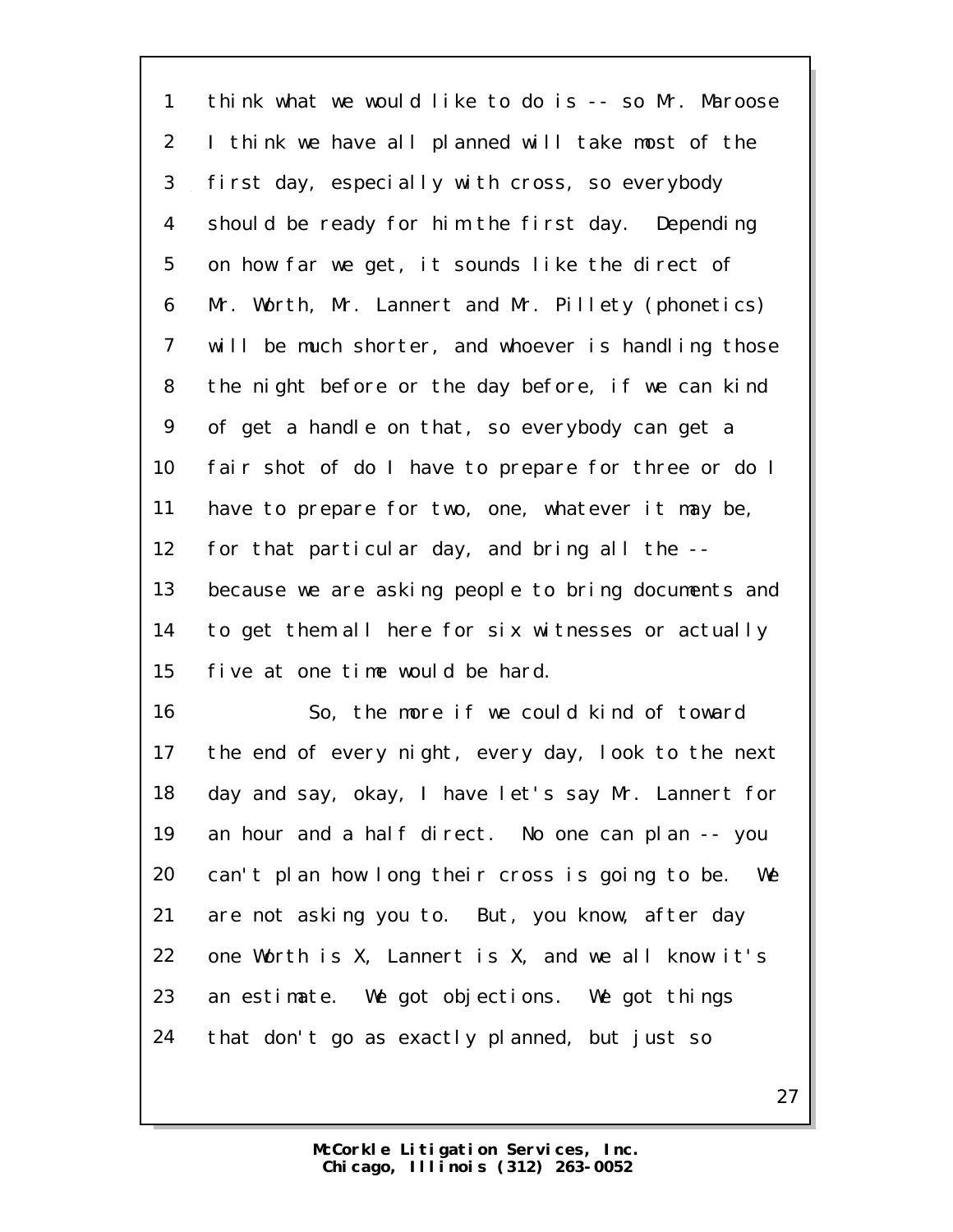everyone can try and schedule their night, morning, whatever that may be, trying to get ready, because as we know these are all pretty full days. MR. SECHEN: Mr. Hearing Officer, just to repeat, one thing you have already covered, you have that one conflict on that one day. Just repeat what day it is and how you expect to handle the break in terms of where we might be in testimony, et cetera. In fact, breaks, daily breaks or whatever for testimony witnesses, I assume that you don't want someone on the stand overnight if you can avoid it, but that's your call. THE HEARING OFFICER: Let me talk about that, because we talked about this at the first informal hearing conference. Not everyone was there. Not everybody had appeared yet at that point. The goal, and let's be honest, it is a goal, it's not -- there is nothing -- there is -- we are obviously not going to be able to keep going till 2:00 in the morning if we have a witness. The goal would be to have people, if at all possible, given the fact we have to fit public comment in, et cetera, to have cross-examination of any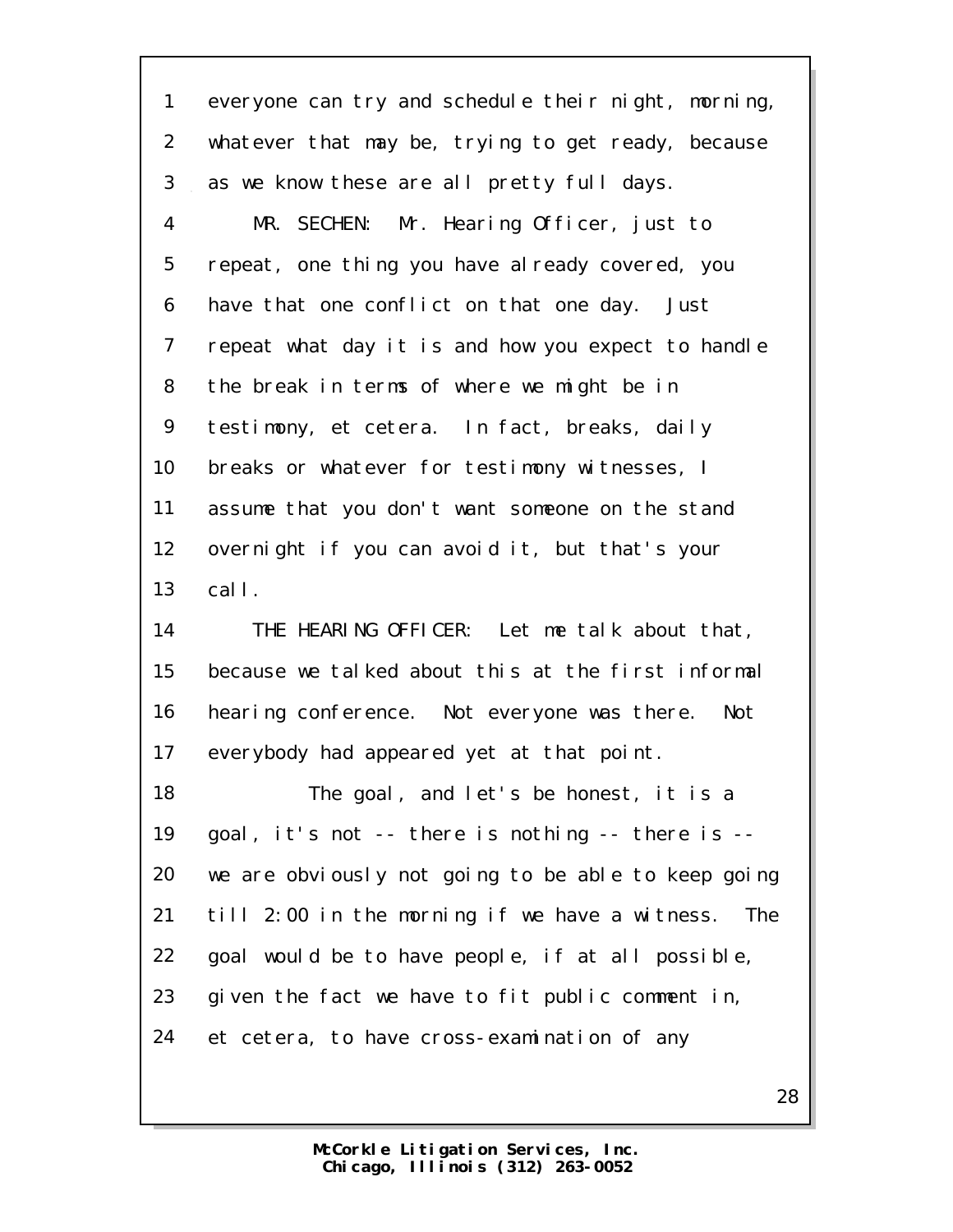witnesses not extensive the next day. Not begin one day, start the next. I don't really care if a guy like Devan Maroose or Mr. Whoever starts and finishes at 8 o'clock that night and we start cross the next day. What I am trying to avoid for all your witnesses, not just the Applicant, not just the opposition, is having a witness go two, three hours on cross-examination one night and, then, everybody getting a free shot again the next day maybe after they have seen a transcript or whatever. The goal is -- it's going to happen. I understand that. So, everybody needs to know this is not a hard and fast rule, but if we finish someone at 7:30 and we have public comment at 8:00, I am not going to, unless the witness is going to say three sentences, I am probably not going to start that direct exam or at least the cross-examination of that guy until the next day. And I am going to try and do that for everyone so it's fair both ways, but in my experience, like a trial, like these hearings, if you get cross started, someone gets to read the transcript, and now they are cross-examining on the same things they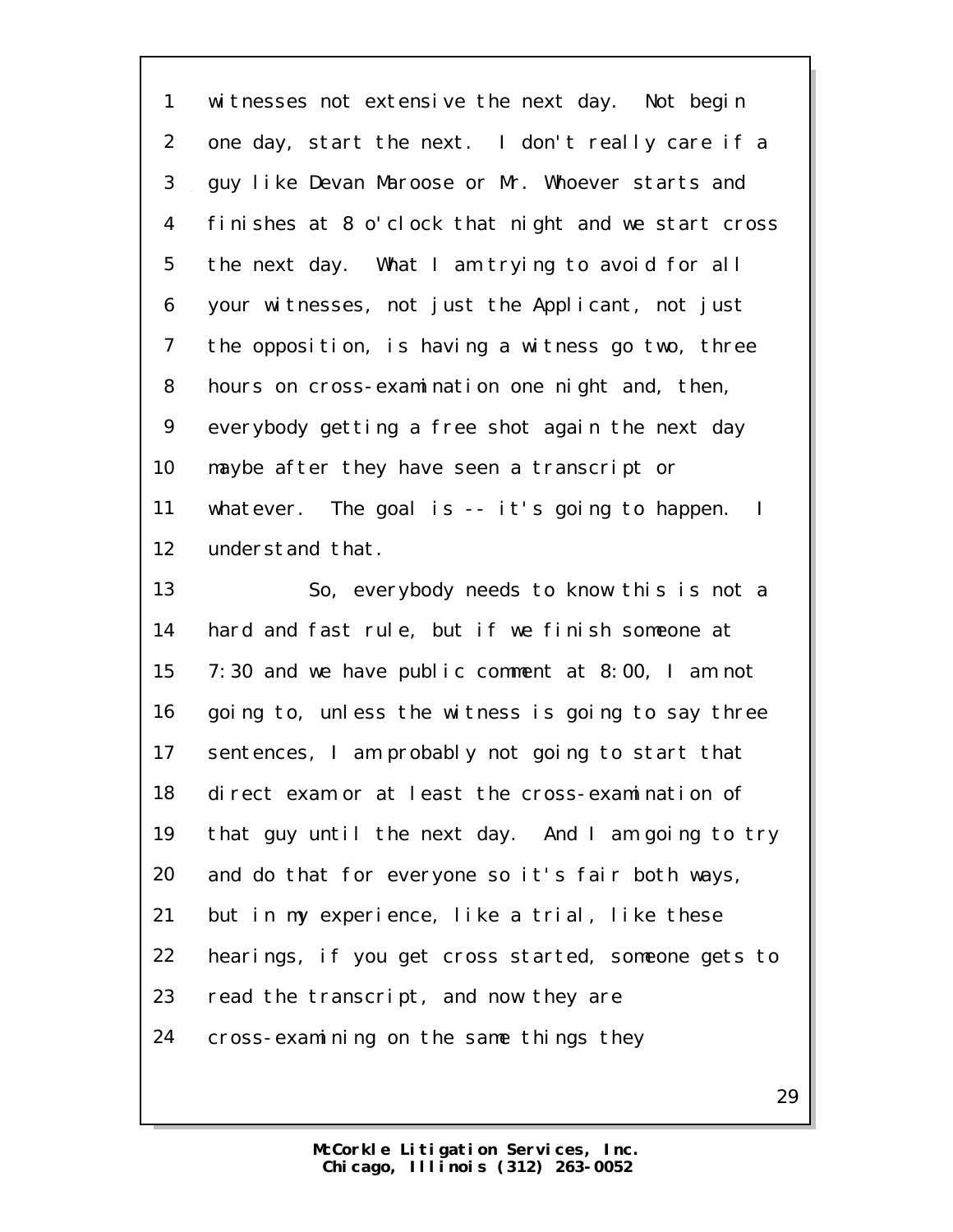| $\mathbf{1}$    | cross-examined the night before on. I am trying to  |
|-----------------|-----------------------------------------------------|
| $\overline{2}$  | avoid that, especially with these daily             |
| 3               | transcripts. So, thank you, Mr. Sechen. Is that     |
| 4               | clear to everyone?                                  |
| 5               | MR. SECHEN: And you're conflict again?              |
| 6               | THE HEARING OFFICER: The conflict I have is         |
| $\overline{7}$  | Thursday night I have to be in DuPage at 6:00, this |
| 8               | first Thursday. So, we will go -- we will probably  |
| 9               | have a shorter day on Thursday and go noon to 3:00, |
| 10 <sup>°</sup> | 3 o'clock public comment, till approximately 4:00,  |
| 11              | and leave. Again the following week we have some    |
| 12              | conflicts with the Village Board with               |
| 13              | Mr. Karlovics, but we'll deal with those later in   |
| 14              | the week and see how far we get and how far we get  |
| 15              | with the Applicant. I know we will also have        |
| 16              | conflicts with some of Mr. Blazer's witnesses until |
| 17              | next week they are not available. Two of them, I    |
| 18              | think, Mr. Maroose and somebody else.               |
| 19              | MR. BLAZER: Maroose and McGinley. My other          |
| 20              | two are available.                                  |
| 21              | THE HEARING OFFICER: So, at the very least, if      |
| 22              | we are finished with Mr. Porter's or the            |
| 23              | Applicant's case middle of the week, we'll put      |
| 24              | those on, and as we also discussed at the hearing,  |
|                 | 30                                                  |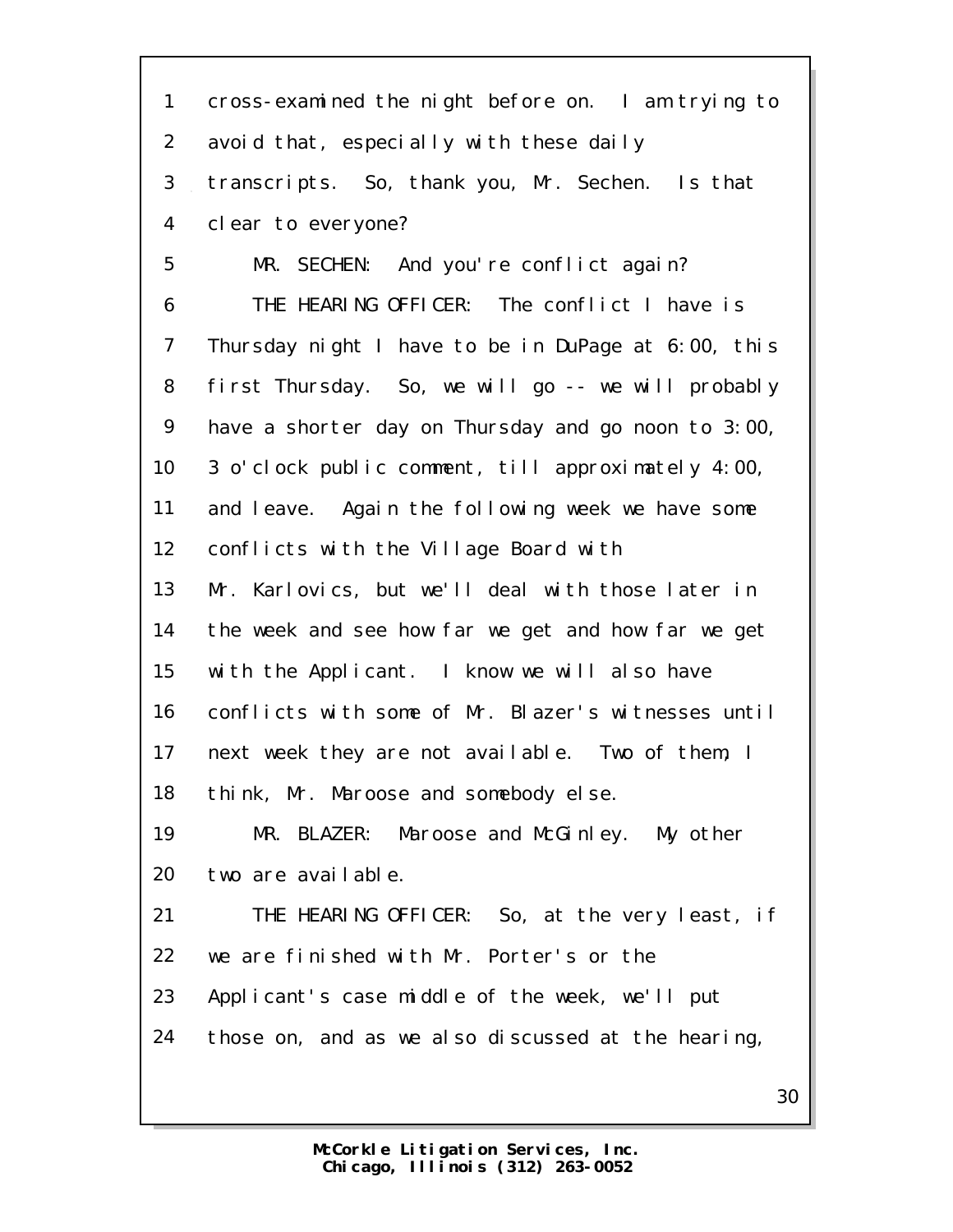we have 15 nights or 15 days scheduled. When we are done, we are done. We are going to work with the witnesses. If we are done, and Mr. Blazer doesn't have anybody Friday because he has put everybody on Wednesday, Thursday, we'll continue that till Monday at that point. We are going to have to play it by ear just like we would any normal trial, but I will try and endeavor to be fair to both sides, and the goal is to get this done as soon as possible for everyone. And the sooner we get it done, the better chance we have of allowing you to file findings of facts, conclusions of law, in a timely manner, so we get things done. MR. SECHEN: And, again, my appraiser will have -- will not be available on Friday, nor will he be here all day on Thursday. If it's for purposes of cross, we'll live with the transcript, but obviously we should be so lucky to need him for direct. THE HEARING OFFICER: Well, let's talk about that for a second. And please bring it up as we get closer, but, and I forget, Mr. Porter, who is

your appraiser?

MR. PORTER: Pillety, Pete Pillety.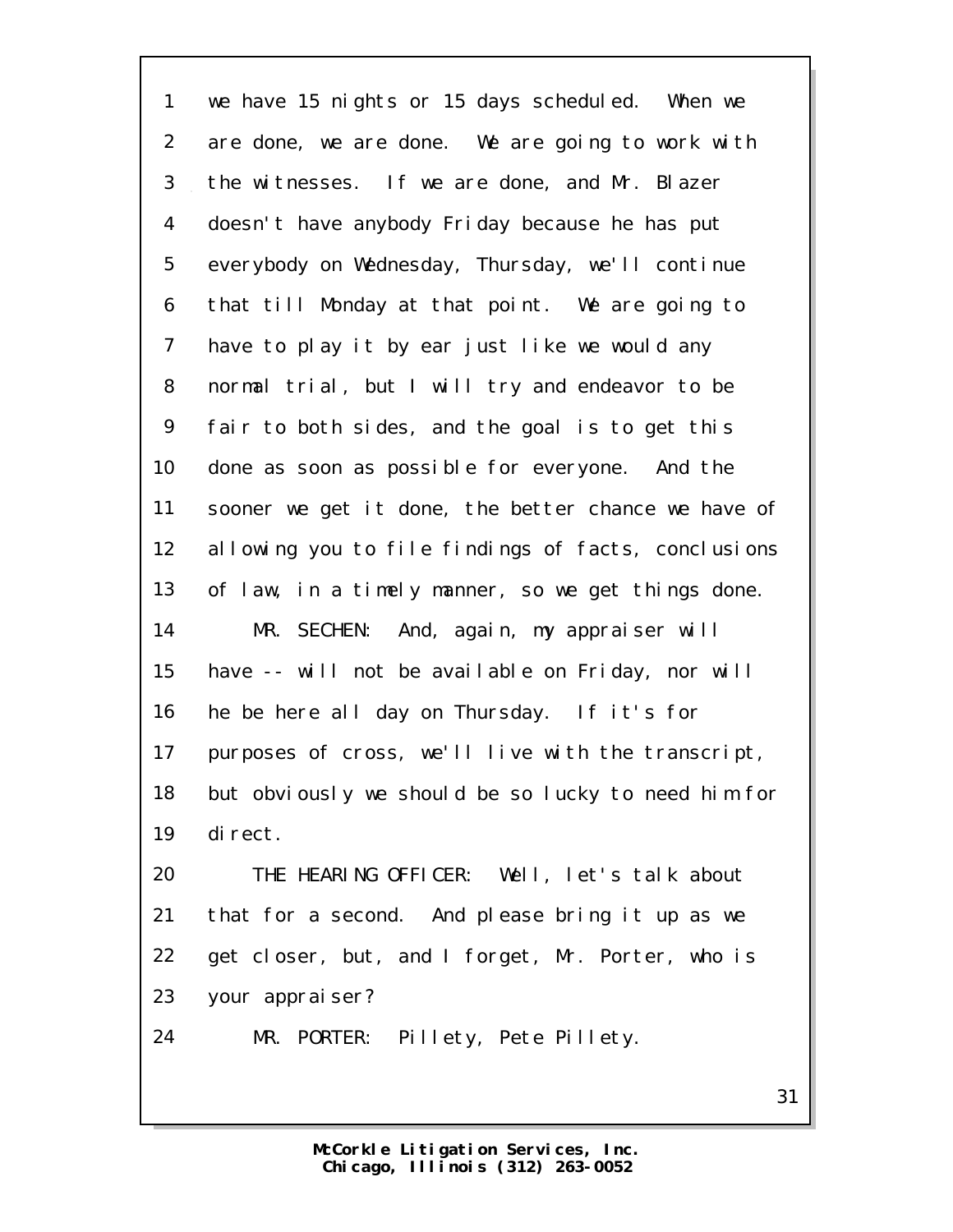| $\mathbf{1}$   | THE HEARING OFFICER: Clearly we are not going      |
|----------------|----------------------------------------------------|
| $\overline{2}$ | to be cross-examining Mr. Blazer's till next week, |
| 3              | anyway, or putting Mr. Blazer's, Mr. Maroose, on   |
| 4              | till next week, anyway, so that may work out very  |
| 5              | well. Hopefully we can get Mr. Pillety done.       |
| 6              | MR. SECHEN: That shouldn't be an issue. If         |
| 7              | there is an issue, I suspect it will be            |
| 8              | Round Lake's appraiser, Eddy -- last name escapes  |
| 9              | me at this point.                                  |
| 10             | MR. GROSSMARK: Midarious (phonetic).               |
| 11             | MR. SECHEN: And that may not even be an issue.     |
| 12             | Just a little too early to tell.                   |
| 13             | THE HEARING OFFICER: Mr. Grossmark's               |
| 14             | appraiser?                                         |
| 15             | MR. SECHEN: Yes.                                   |
| 16             | THE HEARING OFFICER: And I apologize, I don't      |
| 17             | recall off the top of my head, Mr. Grossmark, how  |
| 18             | many witnesses did you --                          |
| 19             | MR. GROSSMARK: We disclosed the one witness,       |
| 20             | and we may have more information on that later.    |
| 21             | THE HEARING OFFICER: And we'll try and             |
| 22             | schedule this to keep it moving as well as we can  |
| 23             | and move this along, and we'll kind of all play it |
| 24             | by ear. And I think at the end of every evening or |
|                | 32                                                 |
|                |                                                    |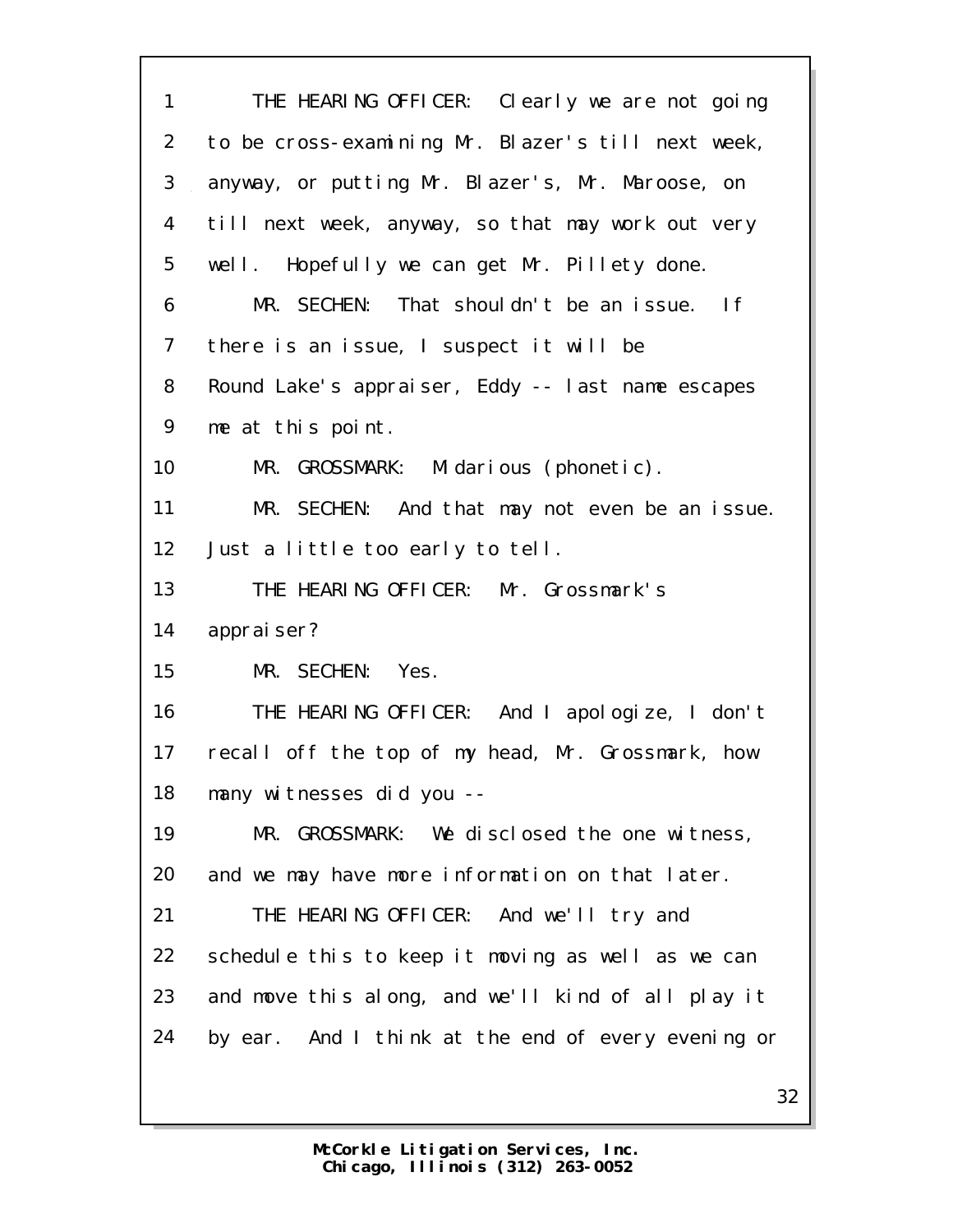some time during toward the end of every hearing we all need to kind of have this conversation about what's going on the next day or two and try and work this out.

 I personally, just so you know, am not all that concerned with the order of which witnesses go first. This is somewhat of a bench trial, for lack of a better word, and the Board is going to look at transcripts, anyway. So, if we have to take -- if it makes sense at the time, and we will all discuss it, I am not against calling witnesses slightly out of order, if we can agree to it, and keep this thing moving. I think that's our goal is to do this in an efficient way as possible and it's all the attorney's goals and I know it's mine, as well, 16 and I am sure it's the Village Board's. 17 Anything else? MR. BLAZER: Just because we had a little dust up with the dailies the last couple of days, do you have a sense of timing from one day to the next when we will be getting the dailies?

 MR. KARLOVICS: You know what, as soon as I get them from the court reporter's office, now I understand what I am doing and you want, as soon as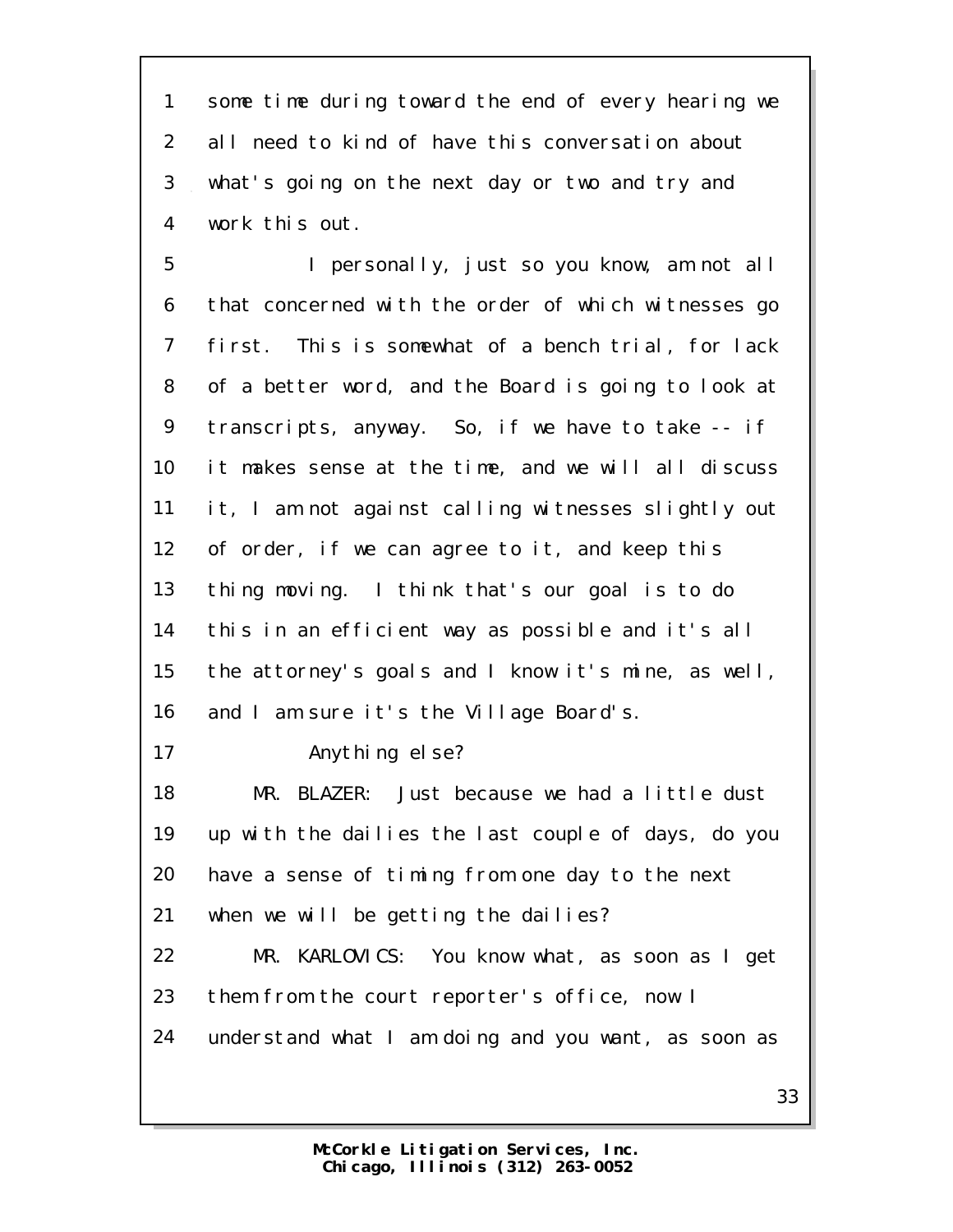| 1              | I get them, they are going to go right to you.      |
|----------------|-----------------------------------------------------|
| $\overline{2}$ | THE HEARING OFFICER: I know we asked for them       |
| 3              | clearly by the end of business the next day, and I  |
| 4              | know Peter's goal is to turn it around as soon as   |
| 5              | he gets it.                                         |
| 6              | MR. KARLOVICS: What I intend to do, actually,       |
| $\overline{7}$ | is after every hearing night, I may be getting some |
| 8              | of the transcripts, I'll be trying to get them out. |
| 9              | I'll make a visit to my office, use my computer,    |
| 10             | get the transcripts out to you whatever I get, and  |
| 11             | in the morning before coming here.                  |
| 12             | MR. BLAZER: That will be great. I assume the        |
| 13             | reporters will be working in shifts?                |
| 14             | MR. KARLOVICS: There is supposed to be three        |
| 15             | shifts of reporters, so the idea is they will be    |
| 16             | able to transcribe and, then, we will be able to    |
| 17             | send out to the attorneys the transcripts.          |
| 18             | THE HEARING OFFICER: And I would ask you and        |
| 19             | your office if some time we get out of control, I   |
| 20             | get too fast, please don't hesitate to stop us and  |
| 21             | say wait a second. I know how these hearings get.   |
| 22             | I don't have the control of the black robe that     |
| 23             | some people have when they do this, so if it gets   |
| 24             | out of control, let me know.                        |
|                |                                                     |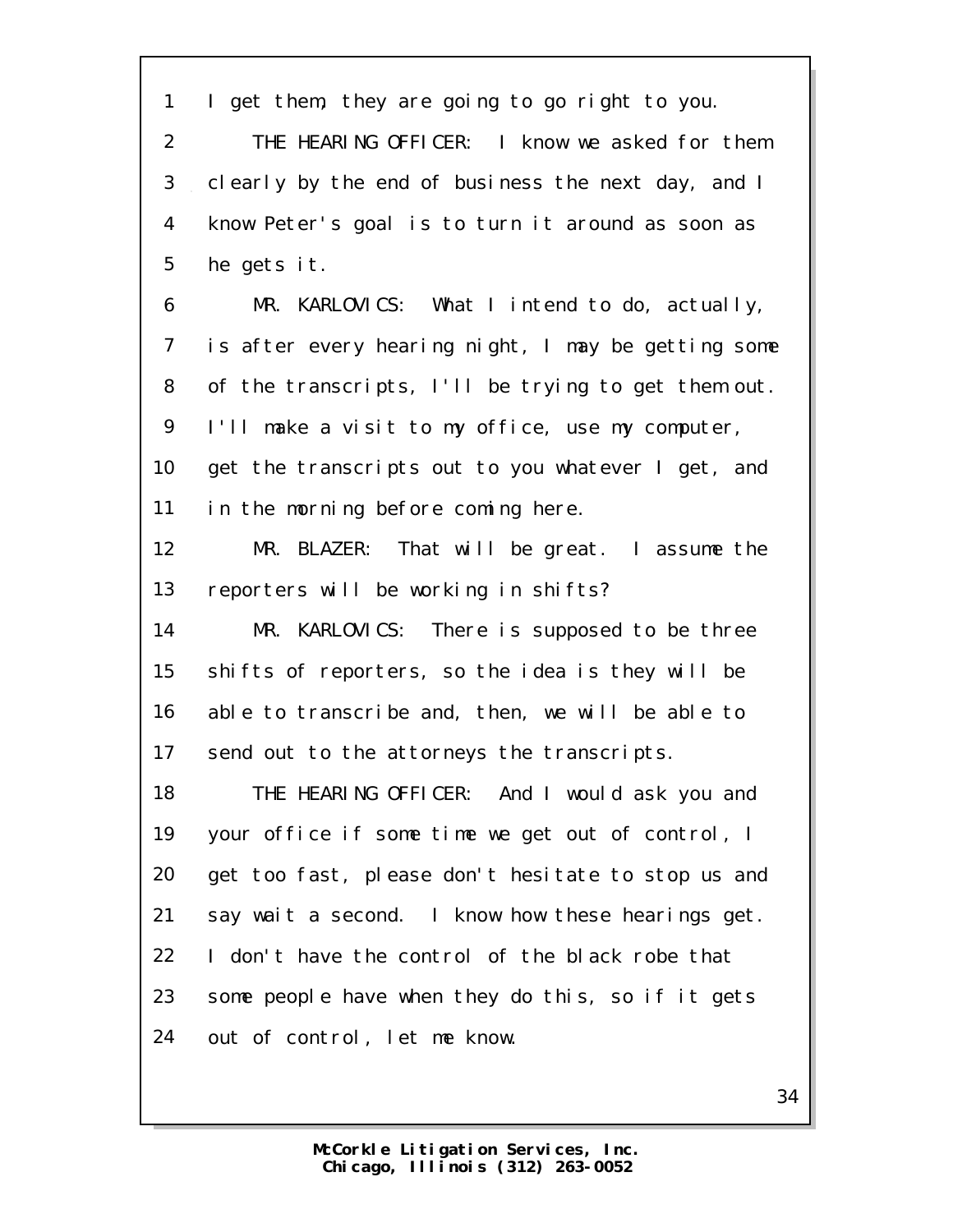| $\mathbf{1}$   | And if there is nothing else, we'll               |    |
|----------------|---------------------------------------------------|----|
| $\overline{2}$ | adjourn for today and we'll see you all Monday    |    |
| 3              | noon.                                             |    |
| 4              | MR. SECHEN: Just for the benefit of the           |    |
| 5              | record, it should reflect it's a little bit after |    |
| 6              | 12:30, and there are now and have been no members |    |
| $\overline{7}$ | of the general public present.                    |    |
| 8              | THE HEARING OFFICER: Thank you very much,         |    |
| 9              | everyone.                                         |    |
| 10             | (Whereupon, which were all the                    |    |
| 11             | proceedings had on this date.)                    |    |
| 12             |                                                   |    |
| 13             |                                                   |    |
| 14             |                                                   |    |
| 15             |                                                   |    |
| 16             |                                                   |    |
| 17             |                                                   |    |
| 18             |                                                   |    |
| 19             |                                                   |    |
| 20             |                                                   |    |
| 21             |                                                   |    |
| 22             |                                                   |    |
| 23             |                                                   |    |
| 24             |                                                   |    |
|                |                                                   | 35 |
|                |                                                   |    |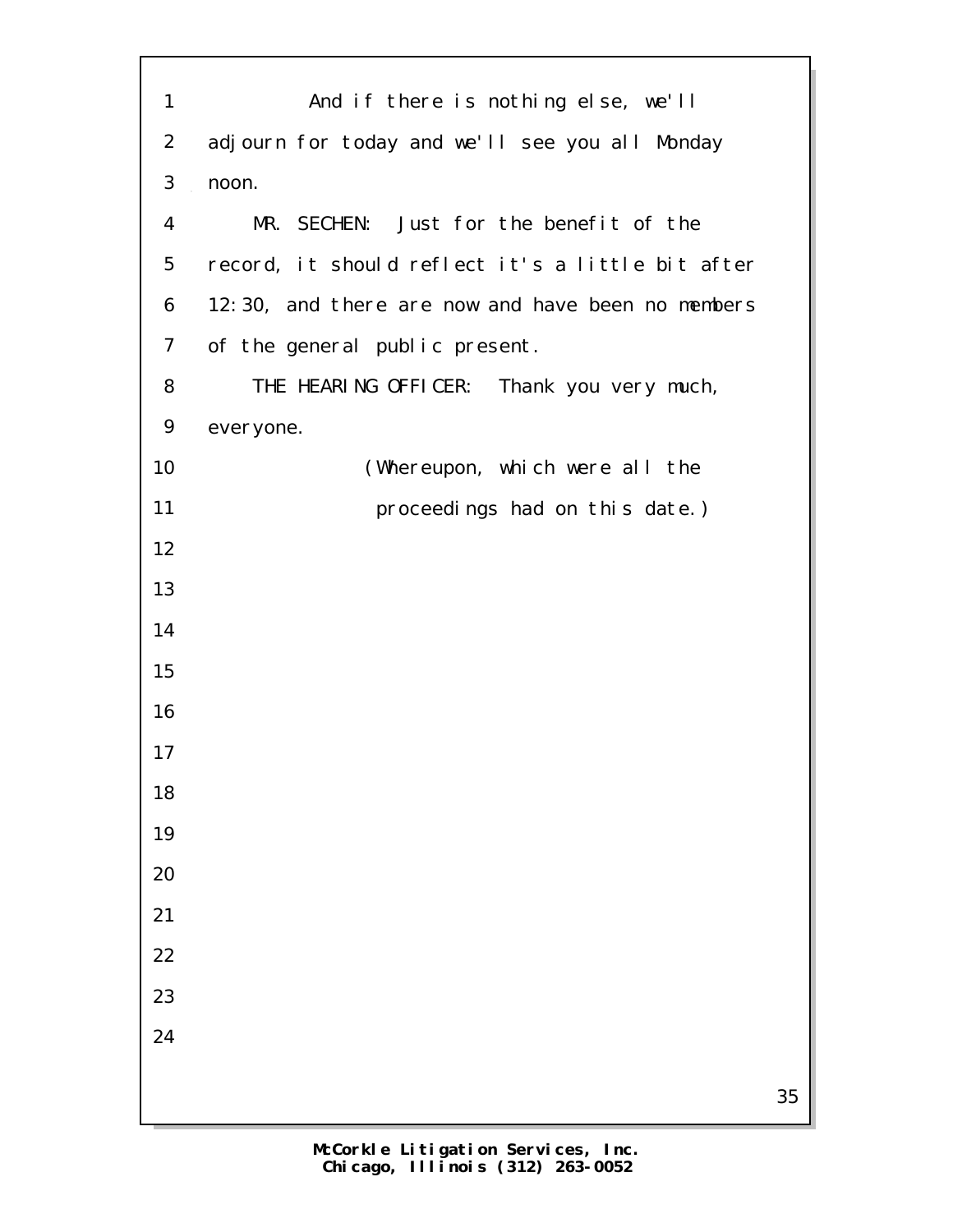STATE OF ILLINOIS ) ) SS: COUNTY OF L A K E ) Elvira M. Molnar being first duly sworn on oath says that she is a court reporter doing business in the City of Chicago; That she reported in shorthand the proceedings given at the taking of said hearing; That the foregoing is a true and correct transcript of her shorthand notes so taken as aforesaid and contains all the proceedings given at said hearing.  $9)$   $\mathcal{A}$   $\mathcal{A}$  Elvira M. Molnar, CSR Lic. No. 084-003309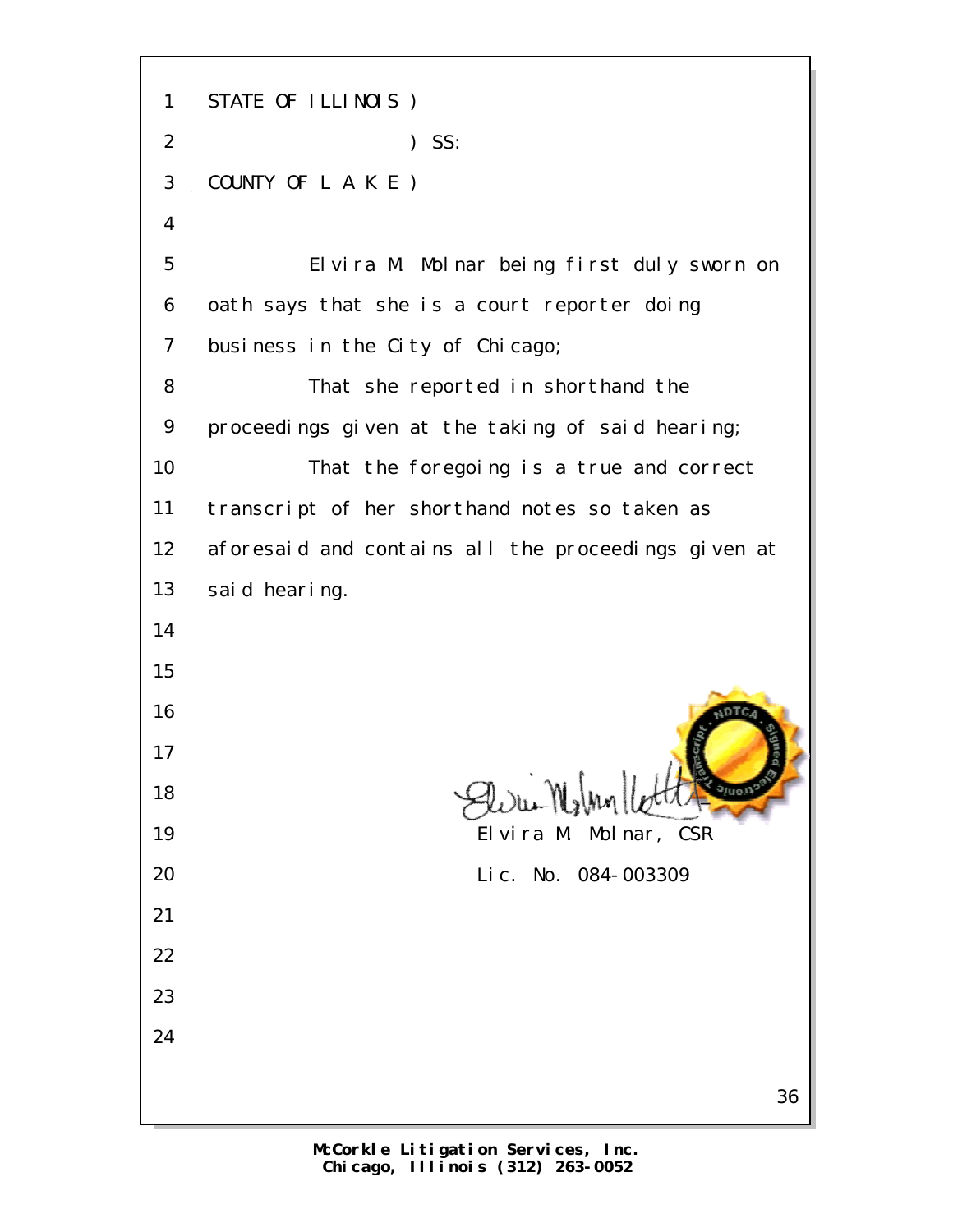**A ability** 7:14 8:5 10:14 **able** 8:11 10:12 12:11 13:21,22 24:19 25:17 28:20 34:16  $34.16$ **above-entitled** 1:11 **Absolutely** 20:12 **accepted** 19:2 **acknowledging** 21:21 **actual** 11:9 15:7 21:10 **add**  $21 \cdot 1$ **address** 7:18 **adjourn**  $35.2$ **adjourned** 16:23 **adjournment** 17:4 **advance** 23:20 **aforesaid**  $36:12$ **afternoon** 5:12,14 17:18 **Agency** 2:22 3:10 5:17 **agree**  $33.12$ **allow** 8:4 **allowing** 31:12 **amount** 16:14 19:21 **anticipate**  $23.20$ **anybody** 4:7 5:7 10:12 19:20 22:23 25:2,7 31:4 **anyway** 4:6 23:2 24:7 32:3,4 33:9 **anyways** 9:9 **apologize**  $20:13$  32:16 **appear**  $4.5$ **appearance** 6:3,5 10:13 17:12 **appearances**  $2:1$  17:8 **appeared** 28:17 **applicable** 15:5 **Applicant** 4:20 5:13 20:5 $6$ 24:16 25:16 29:6 30:15 **Applicant's** 30:23 **application** 1:6 4:3,21 11:18,22  $21 \cdot 11$ ,18 **appraiser**  $31 \cdot 14$  23 32:8,14 **appropriate** 11:3 18:7 **approval**  $1:74:3$ **approximately** 6:18 9:22 10:17 30:10 **area** 8:13 **arguments** 16:20 **arriving** 15:22 **asked** 7:13 13:17 20:4 34:2 **asking** 18:14,19 27:13,21 **assigned**  $4.14$ **assume** 23:2 28:11 34:12 **assuming**  $6.1924\overline{1}9$ **attorney** 20:10,15 22:16 **attorney's** 33:15 **attorneys** 5:7 13:14 19:24 21:6 34:17 **AUTHORITY** 1:4 **automatically** 11:23 **available** 5:21 12:18 19:16 24:2 24:16 30:17,20 31:15 **avoid** 28:12 29:5 30:2 **avoided** 10:3 **back** 25:11 **backup** 9:10 **based** 11:15 12:22,24 14:2 15:6 **basically** 8:13 **Beach**  $9.15,16$ **behalf** 2:7,10,14,17,20,22 5:10,13,16 20:6 **believe** 22:2 **bench** 33:7 **benefit** 5:9 35:4 **better** 31:11 33:8 **big** 7:8 **bigger** 6:23 **bit** 6:20 35:5 **black**  $34.22$ **Blazer** 2:18,19 5:14,14 9:5,9  $20:19.21.21:19.14$ 22:12,22 23:8,23 24:11 25:4,5,8,10 26:20,23 30:19 31:3 33:18 34:12 **Blazer's** 30:16 32:2,3 **board** 1:1 2:10 4:15,23,24 5:3 8:9 11:15,17,20 11:21 12:16,23 13:11 14:1 18:16

**B**

30:12 33:8 **Board's** 4:16 33:16 **break** 6:19 9:23 28:8 **breaks** 11:3 28:9,10 **brief** 16:16 **bring**  $8:179.5815.18$ 19:10,13,20 21:8 24:22 25:3 27:12 27:13 31:21 **brought** 8:19,19 22:10 **business** 12:20 34:3 36:7 **C C**  $2.13$ **call** 14:21 28:13 **called**  $17:12$ **calling** 33:11 **CANDACE** 3:7 **Candy** 15:22 **capacity**  $10.8$ **car** 25:11 **care** 9:11 20:8 29:2 **case** 8:20 9:10 10:7 14:22 15:15 16:2 20:18 20:23 21:3 24:13 26:21 30:23 **cause** 1:11 19:3 **Center** 9:16,16 **certain** 11:21 14:13 26:9 **CERTIFIED**  $1.24$ **cetera** 12:7,16 15:3 16:7 28:9.24 **chance** 22:5 23:19 31:11 **change** 8:6 **Chicago** 36:7 **chief** 14:22 20:18,24 21:4 **City** 36:7 **Civic** 9:15,16 **Clark** 2:21 5:16,16 **clear** 11:10 30:4 **clearly**  $32.1\,34.3$ **Clerk** 17:18 18:22 19:6,11 20:7 23:12,22 **Clerk's** 6:14 19:17 22:15 23:2 **close** 11:1 **closer** 11:6 31:22 **closing**

16:20 **come** 6:23 16:11 **comfortable** 18:15 **coming** 4:10 22:9 34:11 **comment** 6:2 8:7 10:19,19,21 10:24 11:9 16:10 17:11 19:5,7 28:23 29:15 30:10 **comments** 12:16 13:6,9,17 14:5 **complete**  $9.21$ **computer** 24:19 34:9 **computers**  $7.24$ **concerned** 33:6 **concluded** 1:14 **conclusions**  $31.12$ **conference** 20:3 28:16 **confirm** 20:8,16 **conflict** 10:2 28:6 30:5,6 **conflicts** 30:12,16 **connect** 7:24 **considered** 17:5 **contact**  $7.158.1$ **contains**  $36:12$ **contemplated** 9:21 **continue** 9:20 31:5 **control** 1:3 6:10 34:19,22,24 **conversation**  $33.2$ **coordinating** 7:15 **copies** 19:8,21 22:13 23:3,4 23:5 24:2 **copy** 20:10 21:10,17 22:10 22:16,23 23:2,11 23:17 24:15,22 25:3,8 **corner** 7:9 **correct** 6:24 8:18 21:24 22:1 23:12 36:10 **County** 2:23 3:10 5:17 13:1 13:11 36:3 **couple**  $4.2299 \cdot 1810 \cdot 420 \cdot 2$ 25:11 33:19 **court** 12:2,6,10 13:21 33:23 36:6 **courtroom** 15:9 **cover** 7:12 11:19 **covered** 28:5 **Creek** 2:20 5:15 20:8,21

**Creek's** 20:15 **criteria** 11:16 12:24 13:4,7,10 13:11,13 16:16 26:12 **cross** 21:3 24:15,21,23 26:14 27:3,20 29:4 29:22 31:17 **cross-examination** 8:9 15:16 16:3 20:19 28:24 29:8,18 **cross-examine** 10:16 15:2 **cross-examined**  $30 \cdot 1$ **cross-examining** 29:24 32:2 **CSR** 36:19 **CULBERTSON**  $2.5$ **Cultural** 9:15 **currently** 9:14 **cut** 24:6 **CVI** 9:7 **D dailies** 33:19,21 **daily** 28:9 30:2 **date** 18:22 35:11 **dates** 6:1 9:13 10:6 **day** 1:11 9:12,23 10:18,20 12:21 17:5 26:5,6,9 26:19,21 27:3,4,8 27:12,17,18,21 28:6,7 29:1,2,5,9 29:19 30:9 31:16 33:3,20 34:3 **days** 7:1 8:24 10:4 17:1 28:3 31:1 33:19 **deal**  $22 \cdot 15,20,30 \cdot 13$ **decide** 7:5 18:1 **decision** 11:18,20,22 12:17,22 14:1,2 **depending** 16:7 27:4 **designated** 8:7 **determines** 24:14 **Devan** 29:3 **different** 10:20 22:7 **difficult** 26:1 **digitally** 22:22 **dinner** 6:19 9:23 **direct** 24:12 26:2,14 27:5,19 29:18 31:19 **disclosed** 6:7 32:19 **discuss** 33:10 **E et**

**discussed** 23:9 24:11 30:24 **discussing** 13:13 **document** 6:3,12 19:7 24:14 **documents** 6:6,7 17:13 19:16 24:12,17,23 27:13 **doing** 22:18 23:24 33:24 36:6 **due** 10:2 **duly** 36:5 **DuPage**  $30.7$ **duplicate** 13:16 **dust** 33:18 **E** 36:3 **ear**  $7.431.732.24$ **earlier** 17:7 18:10 **early** 17:18,18 32:12 **easier** 17:6 **Eddy** 32:8 **efficient** 33:14 **eight** 6:18 9:22 **either**  $4.2010.9$ **electronic** 22:17 23:6 **electronically** 21:24 22:2,4 25:2 **Elvira** 1:23 36:5,19 **endeavor** 13:12 31:8 **endeavoring** 12:18 **ensure** 13:5 **enter** 14:12 **entire**  $25.24$ **entirely** 21:2 **errata** 21:17 **escapes** 32:8 **especially** 8:22 13:14 27:3 30:2 **essence**  $19.1$ **estimate**  $27.23$ 12:7,16 15:3 16:7 28:9,24 **evening** 10:18 18:6 32:24 **everybody** 11:12 14:7 27:3,9 28:17 29:9,13 31:5 **evidence** 10:15 11:12,16 14:12 14:15 15:5,8,8 18:21 19:2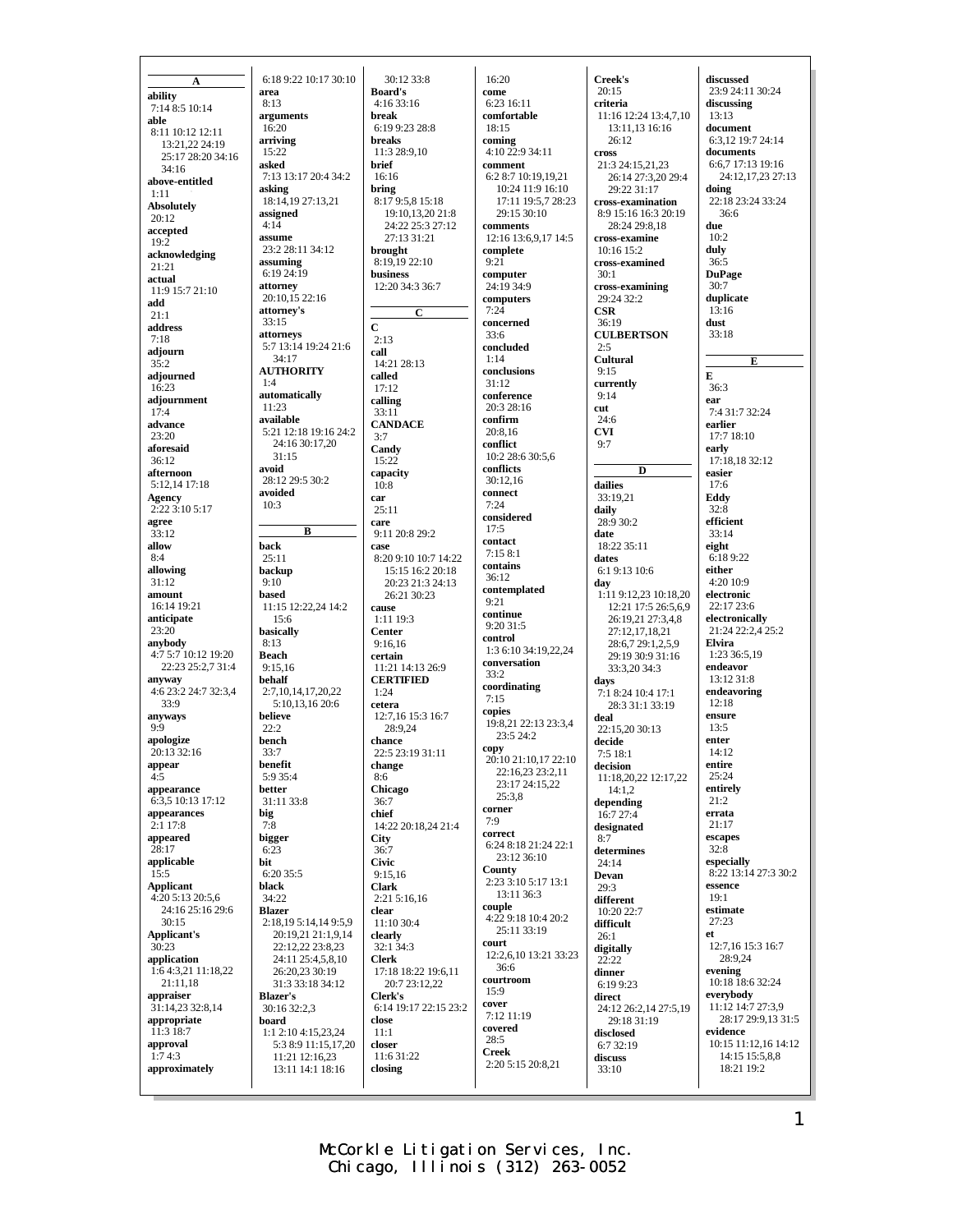| exactly                                  | firms                                     | granted                                         | <b>HINSHAW</b>                        | 10:7 20:3                              | 1:24                               |
|------------------------------------------|-------------------------------------------|-------------------------------------------------|---------------------------------------|----------------------------------------|------------------------------------|
| 27:24                                    | 19:11,13                                  | 11:23                                           | 2:5                                   | items                                  | limit                              |
| exam                                     | first                                     | great                                           | holds                                 | 21:7                                   | 13:12 16:14                        |
| 29:18                                    | 7:1 8:23 9:12 10:21                       | 19:14 21:5 25:2 34:12                           | 7:22                                  |                                        | Linda                              |
| examination<br>17:22,23 26:2             | 26:5,19 27:3,4<br>28:15 30:8 33:7         | Groot<br>1:7 2:7 4:3,11 5:13                    | <b>Homes</b><br>2:205:15              | J                                      | 3:35:5<br>list                     |
| exception                                | 36:5                                      | 8:18                                            | honest                                | Jean                                   | 6:6                                |
| 18:23                                    | fit                                       | Groot's                                         | 28:18                                 | 3:55:5                                 | listen                             |
| exceptions                               | 28:23                                     | 4:21                                            | honestly                              | <b>JEEP</b><br>2:18                    | 11:11                              |
| 9:19                                     | five                                      | <b>Grossmark</b>                                | 18:2 21:5 22:13 23:23                 |                                        | little                             |
| exhibits                                 | 27:15                                     | 2:16 5:18,18 25:15                              | Hopefully                             | K                                      | 6:20 15:14 25:23                   |
| 14:11, 13, 15 19:4, 8, 20                | floor                                     | 32:10,17,19                                     | 32:5                                  | $\mathbf K$                            | 32:12 33:18 35:5                   |
| 20:16,22 22:13                           | 8:10.12                                   | Grossmark's                                     | hour                                  | 36:3                                   | live                               |
| 23:8, 10, 11, 20                         | flu                                       | 32:13                                           | 1:12 10:17 27:19<br>hours             | $K-A-R-L-O-V-LC-S$                     | 14:22 15:18 16:6                   |
| exist<br>14:3                            | 26:20<br>focus                            | Group<br>2:125:10                               | 6:18 9:23 29:8                        | 5:3                                    | 31:17<br><b>LLC</b>                |
| expect                                   | 13:9 21:3                                 | guess                                           |                                       | <b>Karlovics</b>                       | 2:2                                |
| 28:7                                     | following                                 | 25:21 26:7                                      | 1                                     | 2:9 5:2,2 7:1,10,18,20                 | <b>LLP</b>                         |
| experience                               | 11:8 30:11                                | guessing                                        | idea                                  | 8:18 15:20 21:21                       | 2:5.155:19                         |
| 29:21                                    | follows                                   | 25:23                                           | 25:17,20 34:15                        | 23:4,15,19 30:13                       | local                              |
| extensive                                | 14:11                                     | guy                                             | identified                            | 33:22 34:6,14                          | 1:64:3                             |
| 29:1                                     | forced                                    | 29:3,19                                         | 24:11                                 | keep<br>11:13,24 13:5 16:16            | logistics                          |
| extent<br>23:10                          | 10:9                                      | guys<br>22:17 25:6                              | identify                              | 18:6 28:20 32:22                       | 17:20<br>long                      |
| extra                                    | foregoing<br>36:10                        |                                                 | 4:245:7                               | 33:12                                  | 22:18 27:20                        |
| 8:19                                     | forget                                    | Н                                               | п                                     | Kenyon                                 | look                               |
|                                          | 31:22                                     | half                                            | 3:10<br><b>Illinois</b>               | 3:7 15:22,24                           | 19:1 22:5 27:17 33:8               |
| F                                        | forgot                                    | 8:23 27:19                                      | 2:23 9:17 36:1                        | kind                                   | looking                            |
| F                                        | 16:1                                      | hand                                            | important                             | 8:14 9:19 22:14 25:22                  | 6:15 26:18                         |
| 2:8                                      | form                                      | 18:1.13 21:16                                   | 4:15 5:23 14:3                        | 27:8,16 32:23 33:2                     | lot                                |
| facility                                 | 6:623:6                                   | handed                                          | impossibility                         | knees<br>24:7                          | 13:16 17:6                         |
| 1:3 6:10 7:21                            | forth<br>5:24 6:10 13:1.3                 | 20:10                                           | 24:4                                  | knew                                   | love<br>26:23                      |
| fact                                     | free                                      | handle                                          | improvise                             | 22:9                                   | Lucassen                           |
| 28:9,23                                  | 15:13 18:8,13 29:9                        | 17:19 27:9 28:7                                 | 10:9<br>inches                        | know                                   | 3:35:5                             |
| facts<br>31:12                           | Friday                                    | handled<br>26:2                                 | 19:16                                 | 4:16 6:13 10:21 18:10                  | lucky                              |
| fair                                     | 11:5 31:4,15                              | handling                                        | include                               | 22:12 24:18,21                         | 31:18                              |
| 11:12 19:21 27:10                        | full                                      | 27:7                                            | 6:5                                   | 27:21,22 28:3                          | Luetkehans                         |
| 29:20 31:9                               | 28:3                                      | handouts                                        | included                              | 29:13 30:15 33:5                       | 2:2,3 4:13 7:13 24:6               |
| fairness                                 | fundamental                               | 13:2                                            | 12:5                                  | 33:15,22 34:2,4,21                     | lug                                |
| 15:7                                     | 15:7                                      | happen                                          | includes                              | 34:24                                  | 24:16                              |
|                                          |                                           |                                                 |                                       |                                        |                                    |
| far                                      |                                           | 10:24 29:11                                     | 6:9                                   | knowing                                |                                    |
| 26:6 27:5 30:14,14                       | G                                         | happy                                           | including                             | 23:20                                  | М                                  |
| fashion                                  | <b>GARNER</b>                             | 6:14                                            | 6:1                                   | knows<br>25:18,20                      | м                                  |
| $12:1$ 14:6                              | 2:2                                       | hard                                            | individual                            |                                        | 1:23 2:21 36:5,19                  |
| fast                                     | general                                   | 22:10,13,16,23 23:2,4                           | 22:16                                 | L                                      | <b>MAGNA</b>                       |
| 29:14 34:20<br>features                  | 35:7                                      | 23:5,11 24:2 25:2,7                             | <b>Industries</b><br>1:72:74:4,125:13 | L                                      | 2:8                                |
| 7:23                                     | getting<br>29:9 33:21 34:7                | 25:23 27:15 29:14<br>head                       | informal                              | 36:3                                   | making<br>12:23 13:24              |
| feel                                     | give                                      | 12:7 32:17                                      | 28:15                                 | L.L.C                                  | manner                             |
| 15:11,13 18:8,12,13                      | 4:17 13:7 18:23 25:17                     | hear                                            | information                           | 2:18                                   | 31:13                              |
| 18:14,15                                 | given                                     | 13:21 14:8 23:23                                | 32:20                                 | lack                                   | mark                               |
| figure                                   | 25:8 28:23 36:9,12                        | heard                                           | informational                         | 33:7                                   | 14:12                              |
| 7:6 10:10 22:19                          | Glen                                      | 8:16 11:13 14:7 20:2                            | 4:2.11                                | Lake                                   | <b>Maroose</b>                     |
| file                                     | 5:10                                      | hearing                                         | input                                 | 1:2,82:11,14,17,23                     | 26:4,12 27:1 29:3<br>30:18.19 32:3 |
| 6:3 16:24 17:5,7,12<br>17:17 22:15 23:21 | <b>GLENN</b><br>2:13                      | $1:10$ 2:4 4:1,1,2,13,15<br>5:6,20 6:1,6,16 7:2 | 18:13<br>intend                       | 3:4,6,8,10 4:4,12<br>4:14 5:4,11,17,19 | Marr                               |
| 31:12                                    | go                                        | 7:3,8,11,19,20 8:22                             | 24:4,23 34:6                          | 5:22 6:9 9:15,16                       | 8:1                                |
| filed                                    | 4:6 19:9 24:4,20                          | 9:3, 12, 13, 13, 19                             | intended                              | Lake's                                 | matter                             |
| 10:13 14:13,18,24                        | 26:21 27:24 29:7                          | 11:10,11,13,14,19                               | 20:18                                 | 32:8                                   | 11:20 15:21                        |
| 15:17 17:15 18:21                        | 30:8,9 33:6 34:1                          | 11:24 12:10 13:12                               | intends                               | <b>Lannert</b>                         | <b>Mayor</b>                       |
| 19:2,5,9,15,19 20:6                      | goal                                      | 15:6,20,23 16:10                                | 24:12<br>intention                    | 27:6,18,22                             | 3:45:5                             |
| 21:19,24 22:1,8,8                        | 4:17 12:14 28:18,19<br>28:22 29:11 31:9   | 17:4,19 20:12,15                                | 23:7                                  | laptops<br>8:17                        | <b>McCUE</b><br>3:55:5             |
| 23:12<br>filing                          | 33:13 34:4                                | 20:23 21:5,23 22:3<br>22:11 23:9,13,14          | interrupt                             | largest                                | <b>McGinley</b>                    |
| 17:3 19:20 23:4                          | goals                                     | 23:16 24:8 25:1,6                               | 15:21                                 | 7:9                                    | 30:19                              |
| filings                                  | 33:15                                     | 25:12,15,21 26:10                               | interrupting                          | Larry                                  | mean                               |
| 6:8                                      | goes                                      | 26:16,22,24 28:4                                | 20:9                                  | 2:215:16                               | 17:4                               |
| final                                    | 4:18 16:7 24:10                           | 28:14,16 30:6,21                                | intimidate<br>18:11                   | late                                   | meeting                            |
| 11:18 13:24 20:3                         | going                                     | 30:24 31:20 32:1                                | intimidated                           | 19:2<br>law                            | 4:11 7:22 8:2 16:23<br>17:16       |
| find<br>6:13,157:14                      | 7:4,6,12 9:5 11:2,8<br>13:5 18:18 20:8,16 | 32:13,16,21 33:1                                | 15:11 18:12                           | 2:8,12 5:10 19:11,12                   | member                             |
| findings                                 | 21:10 23:1,10,21                          | 34:2,7,18 35:8 36:9                             | introduce                             | 31:13                                  | 10:18                              |
| 31:12                                    | 24:1,3,14,20 25:3                         | 36:13<br>hearings                               | 8:1                                   | lawyers                                | members                            |
| fine                                     | 27:20 28:20,20                            | 9:22 14:10 29:22                                | involved                              | 18:18                                  | 4:23,24 18:16 19:4                 |
| 25:5                                     | 29:11,16,16,17,19                         | 34:21                                           | 10:11 13:15 19:11                     | leave                                  | 35:6                               |
| finish                                   | 31:2,6 32:1 33:3,8                        | help                                            | 22:21 26:13,16                        | 26:22 30:11                            | mentioned                          |
| 29:14                                    | 34:1                                      | 6:14                                            | issue                                 | let's                                  | 9:19                               |
| finished<br>12:1 30:22                   | good                                      | Helsten                                         | 24:18 32:6,7,11<br>issued             | 27:18 28:18 31:20<br>Lic               | Michael<br>2:195:14                |
| finishes                                 | 5:12,14 19:3<br>grab                      | 26:3                                            | 5:21                                  | 36:20                                  | microphone                         |
| 29:4                                     | 17:15                                     | hesitate<br>34:20                               | issues                                | <b>LICENSE</b>                         | 8:5,8                              |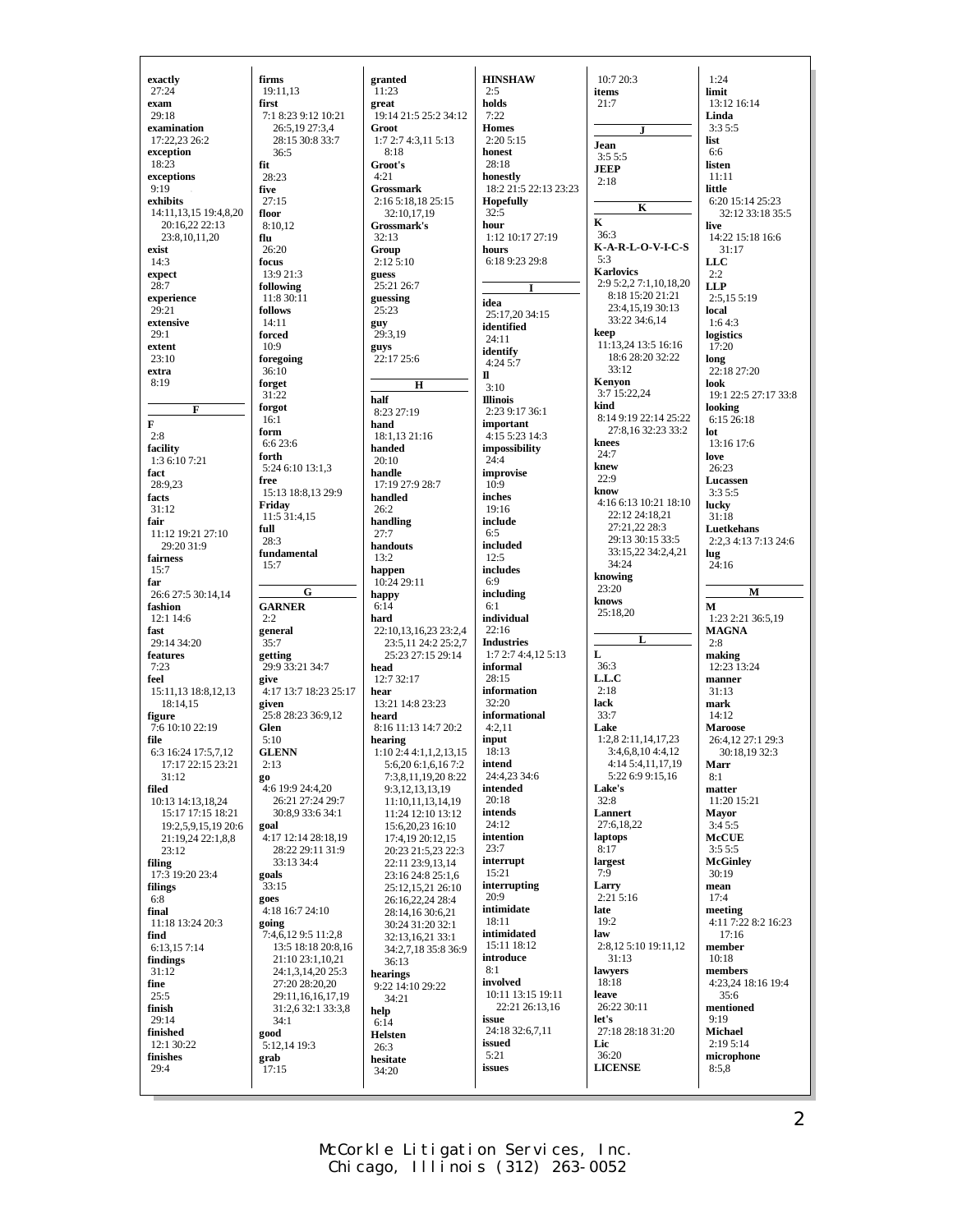| <b>Midarious</b>               | 6:14 19:17 33:23 34:9                       | participants                         | 25:17,22 26:1,14                     |
|--------------------------------|---------------------------------------------|--------------------------------------|--------------------------------------|
| 32:10                          | 34:19                                       | 14:17 16:22 17:9                     | 26:20 31:22,24                       |
| middle                         | officer                                     | 18:19                                | Porter's                             |
| 8:10 30:23<br>mine             | 2:4 4:1,13 5:6,20 7:3<br>7:8,19,20 8:22 9:3 | participate<br>4:18,19 10:12 13:5    | 30:22<br>portions                    |
| 10:2 33:15                     | 9:12 11:11 12:10                            | 14:4 15:1                            | 23:11                                |
| minute                         | 15:20,23 20:12,15                           | participation                        | possible                             |
| 15:14<br>minutes               | 20:23 21:5,23 22:3                          | 14:19 15:17                          | 17:3,17 21:2 24:2                    |
| $16:12,12$ .                   | 22:11 23:9,13,14<br>23:16 24:8 25:1,6       | particular<br>10:1 18:8 26:17 27:12  | 25:16 28:22 31:10<br>33:14           |
| Molnar                         | 25:12,15,21 26:10                           | particularly                         | <b>PowerPoints</b>                   |
| 1:23 36:5,19                   | 26:16,22,24 28:4                            | 26:1                                 | 7:14 21:13                           |
| Monday<br>6:17 10:5,24 13:3    | 28:14 30:6.21<br>31:20 32:1,13,16           | parties<br>6:8 14:14 16:21           | prehearing<br>20:3                   |
| 14:12 17:14,16,17              | 32:21 34:2,18 35:8                          | people                               | prepare                              |
| 31:6 35:2                      | <b>OFFICES</b>                              | 4:19 7:4,22 10:8,11                  | 4:8 27:10,11                         |
| Monica<br>8:1                  | 2:8<br>official                             | 12:8 14:24 15:17<br>16:3,17 18:3,11  | preparing<br>24:21                   |
| morning                        | 6:16                                        | 23:24 27:13 28:22                    | present                              |
| 28:1,21 34:11                  | Oh                                          | 34:23                                | 3:1 10:14,19 35:7                    |
| motion<br>24:10                | 22:3                                        | Perfect<br>8:16                      | presentation<br>25:19                |
| move                           | okav<br>8:21 21:14 23:15                    | period                               | presented                            |
| 32:23                          | 27:18                                       | 11:9,22                              | 11:16                                |
| moving                         | once                                        | person                               | presenting<br>8:49:4                 |
| 11:13,14 12:1 32:22<br>33:13   | 7:5 13:18,18<br>ones                        | 7:15 8:1,4<br>personally             | pretty                               |
| Mueller                        | 21:3                                        | 33:5                                 | 28:3                                 |
| 22:1,8                         | opening                                     | personnel                            | previously                           |
|                                | 14:16,18,20                                 | 9:7<br>Pete                          | 5:21 21:19 22:8 24:1<br>printed      |
| N<br>name                      | operating<br>6:11                           | 31:24                                | 22:24                                |
| 32:8                           | opinions                                    | Peter                                | prior                                |
| need                           | 14:7,8                                      | 2:9 4:23 5:2 6:24<br>15:23 23:1      | 19:6<br>probably                     |
| 8:17 9:10 11:24 17:11          | opportunity<br>4:17 10:15,17 11:13          | Peter's                              | 8:24 10:1 12:11 19:1                 |
| 22:19,23,24 31:18<br>33:2      | 13:8,9 15:1,2,18                            | 34:4                                 | 23:24 24:6 25:23                     |
| needs                          | 16:4,5,9,13,18                              | petitioner                           | 29:17 30:8                           |
| 22:23 29:13                    | 18:17 20:20<br>opposing                     | 14:17,21 15:14 16:1,5<br>16:22 19:15 | problem<br>20:14 22:20               |
| night<br>10:10 16:23 17:16     | 4:20                                        | Phillip                              | procedural                           |
| 18:1,2 24:22 27:8              | opposition                                  | 2:34:13                              | 19:23 21:7                           |
| 27:17 28:1 29:4,8              | 29:7                                        | phonetic<br>26:4,8 32:10             | procedures<br>6:11                   |
| 30:1,7 34:7<br>nights          | oral<br>12:5                                | phonetics                            | proceed                              |
| 31:1                           | order                                       | 27:6                                 | 16:4                                 |
| nine                           | 8:17 11:23 14:5,6,10                        | physical<br>21:10 24:4               | proceedings<br>1:10,14 8:12 35:11    |
| 12:24 13:6,10 16:15<br>nods    | 19:9 20:5 33:6,12<br>orders                 | picture                              | 36:9,12                              |
| 12:6                           | 5:21,24                                     | 8:14                                 | process                              |
| noon                           | ordinance                                   | Pillety<br>26:8 27:6 31:24,24        | 4:18 15:12 16:24<br>18:10            |
| 6:17 9:21 11:4,6 30:9          | 6:10 13:1 14:14 18:23<br>19:7               | 32:5                                 | produced                             |
| 35:3<br>normal                 | orientation                                 | place                                | 20:17                                |
| 15:4 31:8                      | 7:22                                        | 8:79:1415:21                         | professional                         |
| notes                          | outline<br>6:6                              | placed<br>12:15,19                   | 22:18<br>progresses                  |
| 36:11<br>notice                | outstanding                                 | plan                                 | 24:13                                |
| 14:18,24 15:17                 | 20:2                                        | 27:19,20                             | projector<br>7:24 8:6,19 9:9         |
| notices                        | overnight<br>28:12                          | planned<br>27:2,24                   | projectors                           |
| 10:22<br>number                | oversee                                     | planning                             | 7:17                                 |
| 4:17 16:17 22:13               | 4:15                                        | 19:20                                | properly                             |
| 26:12                          |                                             | plans<br>20:17                       | 11:24<br>proposed                    |
|                                | P                                           | play                                 | 6:1 10:24                            |
| О<br>o'clock                   | P.C<br>2:12                                 | 7:4 31:7 32:23                       | provide                              |
| 10:2 29:4 30:10                | p.m                                         | please<br>5:8 7:19 12:9 18:17        | 10:17<br>public                      |
| oath                           | 1:12,14 11:5                                | 31:21 34:20                          | 4:5 6:2,3,5 8:7,11,13                |
| 36:6                           | pages<br>21:18 22:24 24:3,5,17              | podium                               | 10:14,19,19,19,21                    |
| objections<br>27:23            | parcel                                      | 8:3<br>point                         | 10:24 11:9 12:19<br>13:15 14:4 16:10 |
| obligation                     | 24:18                                       | 20:17 22:21 25:23                    | 17:9,11,12,21                        |
| 25:9                           | Park<br>1:2 2:11,14 3:4,6,8                 | 28:17 31:6 32:9                      | 18:24 19:4,5,7,24                    |
| obviously<br>22:14 26:12 28:20 | 4:145:4,11                                  | pollution<br>1:3 6:9 18:4,5          | 28:23 29:15 30:10                    |
| 31:18                          | Park's                                      | Porter                               | 35:7<br>public's                     |
| occur                          | 5:22 6:9<br>part                            | 2:6 5:12,12 7:7,12                   | 5:24                                 |
| 9:14<br>occurred               | 9:4 21:19 24:17                             | 8:16,21 9:1,2,7,11                   | purpose                              |
| 20:4                           | participant                                 | 20:6,9,14 21:12,15<br>22:1,7 24:8,10 | 5:24<br>purposes                     |
| office                         | 6:4,5 10:14 17:13                           |                                      |                                      |
|                                |                                             |                                      |                                      |

 $:10$  $4:11$ 9:15<br>23 .13  $\frac{21}{9}$  $.10$ 31:17 **put** 4:7 9:8 13:19 14:15 14:22 30:23 31:4 **putting**  $32:3$ **question** 13:18 15:12 18:2,4,6 18:20 26:5,24 **questioning**  $13:17$ **questions** 8:3 17:9,24 18:9,13 18:17,19 19:23 21:7,7 22:12 **quicker**  $26:21$ **quickly** 6:21 **read** 12:16 29:23 **ready** 27:4 28:2 **real** 6:21 **really** 4:5 16:13 29:2 **rebuttal** 15:3 16:6 **recall**  $32:17$ **receipt** 21:22 **received** 22:4,5 **recognized** 12:9 13:20 **recommend** 8:20 **recommendation** 11:15 12:23 **record** 5:1,9 12:5,13,15 13:19 15:22 21:16 21:20 35:5 **records** 14:2 **redirect** 15:3 **reflect** 35:5 **regarding** 11:18 **related** 4:11 **relatively** 16:16 **relevant** 13:6 **repeat** 28:5,7 **repetitive** 13:16 **reported** 1:23 36:8 **reporter** 1:24 12:2,6,11 13:21 36:6 **reporter's** 33:23 **reporters** 34:13,15 **representing** 5:3 **require**  $11:19$ **requires** 19:8

**Q**

**R**

**Resident** 4:19 **rest** 5:6 **review** 6:12 14:2 **RICHARD** 2:6 **Rick** 5:12 21:9 **right** 17:21 19:12 23:5 34:1 **robe** 34:22 **room** 6:22,23,24 7:7 10:7,8 20:11 **rooms** 7:6 **rotated**  $10.20$ **Round** 1:2 2:11,14,17 3:4,6,8 4:14 5:4,11,19,22 6:9 9:15,16 32:8 **RUDOLPH** 2:8 **rule** 11:10 13:11 29:14 **rules**  $15:5,7,8$ **rulings** 15:6 **run** 11:11 **S S** 2:6,9,19 **safe** 19:14 **saying** 26:11 **says** 36:6 **schedule** 6:1 11:8 28:1 32:22 **scheduled** 9:14,20 31:1 **SCHIROTT**  $2:2$ **screen** 7:23 8:6,20 9:8 **screens** 7:16 **seated** 8:10 **Sechen** 2:12,13 5:9,10,10 25:12,14 28:4 30:3 30:5 31:14 32:6,11 32:15 35:4 **second** 8:8,23 31:21 34:21 **Section** 18:24 **see** 7:5 8:11 11:7 12:2 25:12 30:14 35:2 **seen** 29:10 **sees** 4:7 **send** 34:17 **sense**  $33:10,20$ **sentences** 29:17 **September** 1:12 6:17 10:1 11:1 18:22